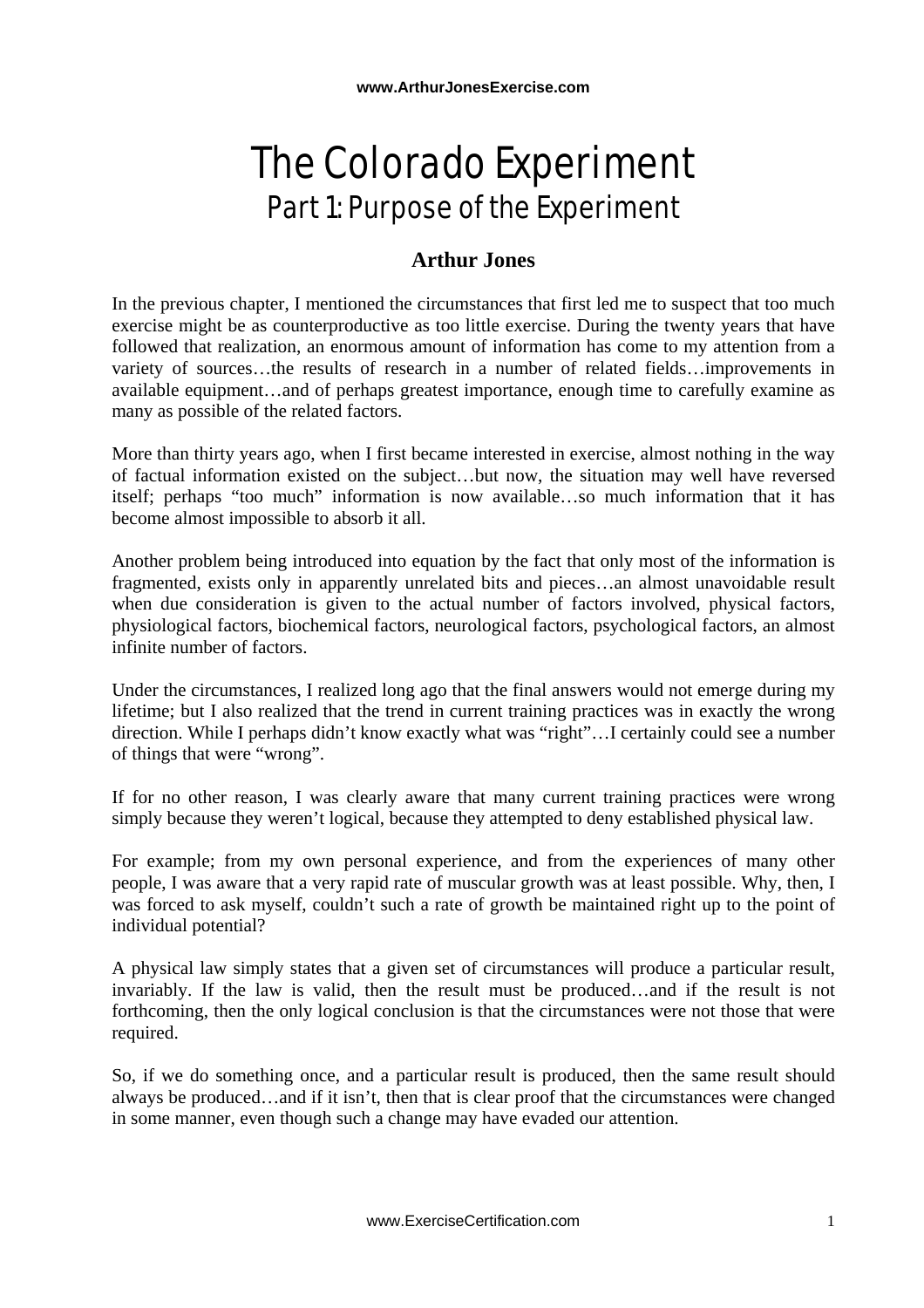In my own case, a certain type and amount of exercise produced a particular result...for awhile, up to a point. But beyond that point, exactly the same type and amount of exercise produced no apparent result at all. Obviously, then, some factor had been changed, the circumstances had been altered.

Eventually I realized that the change in circumstances occurred within my own system, growth was produced as long as I was working within the limits imposed by my recovery ability. But if the demands exceeded the ability of my system to meet them, then growth was literally impossible.

A certain "balance" was obviously required; if the recovery ability exceeded the demands, then growth was at least possible, and if it was being properly stimulated then it would occur…but if the demands exceeded the recovery ability, then growth was impossible, regardless of the stimulation provided.

Practical experience also made it obvious that increases in strength resulting from exercise were not matched by equal increases in the recovery ability. In effect, as we became stronger, we were working closer to the limits of our recovery ability…and, eventually we reached a point where our recovery ability was being entirely dissipated in restoring the energy potential consumed by our workouts, so that nothing was left for growth.

Realizing that a constantly depleted recovery ability made growth impossible, and being unable to increase the recovery ability, the only choice remaining was a reduction in the demands.

When such a reduction in demands was made, the result was immediate growth…because we had thus restored the required conditions for growth.

Having thus been forced to recognize that there was a limit to the amount of exercise that we could stand, we then turned our attention in the direction of trying to determine just how little exercise was actually required. Since we could not increase one factor (the recovery ability) in order to restore the required balance, we were forced to reduce another factor (the amount of exercise) in order to produce the same result.

A logical conclusion, literally an unavoidable conclusion, and a conclusion that was fully supported by practical application. But since it was also a conclusion that ran directly contrary to widespread opinion, I realized that it might not be readily accepted.

So we decided to conduct an experiment under conditions that could not be disputed, realizing in advance that efforts would probably be made in the direction of trying to deny the results…if for no other reason that the fact that many people seem unable to admit that their own theories might be wrong.

Since we have our own training facility in Florida, it would have been far more convenient to conduct the experiment here; but we realized that doing so would leave us open to charges of misrepresentation after the fact. So, instead, the experiment was conducted in Fort Collins, Colorado, under the supervision of Dr. Elliot Plese in the Colorado State University's Department of Physical Education Laboratory.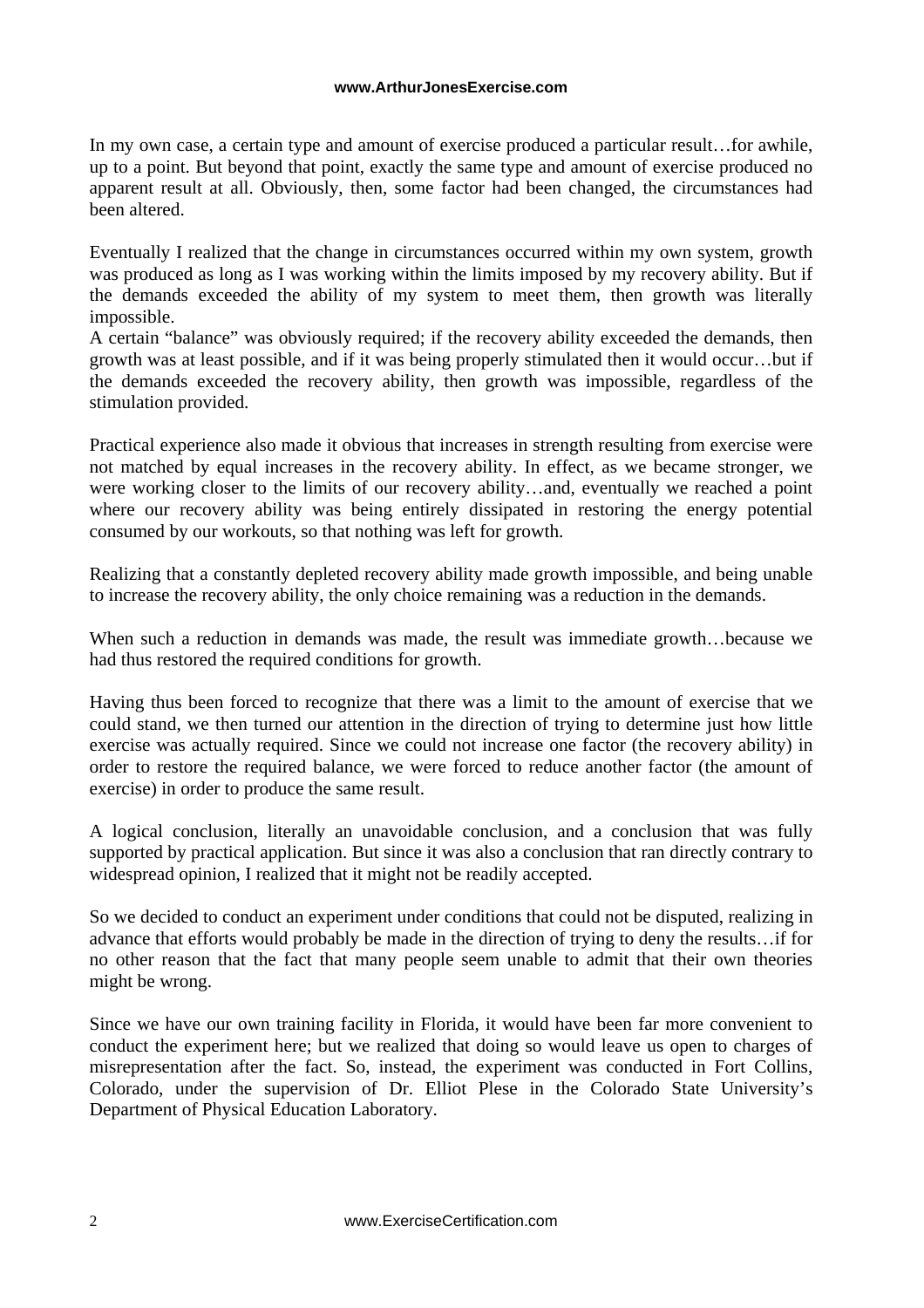Literally dozens of utterly phoney "research projects" have been highly advertised during the last thirty years, so I think we can be excused for going to rather great length in our attempts to avoid any slightest chance of misrepresentation. Additionally, since commercial interests amounting to hundreds of millions of dollars of annual revenue might be threatened by the facts that we hoped to establish by the experiment, a certain amount of caution was obviously called for.

Even in the face of the fact of daily flights conducted in the city limits of their home town, it took the Wright Brothers several years to gain acceptance…and such hesitation existed even in a situation where no slightest threat to established commercial interests was involved. So we were not foolish enough to think that human nature has changed enough in the meantime to bring about instant acceptance of something as dramatic as hoped to do.

But we also realized that it had to be dramatic in order to attract the attention that we feel it deserves. The results of the Colorado Experiment will probably be a controversial subject for years to come, but in the end the facts will be clearly established and accepted by almost everybody; so perhaps controversy is a necessary evil, required to bring the truth into the open.

We hoped to establish several points during the course of the Colorado Experiment, and we also hoped to add to our own store of knowledge…now, after the fact, I am still not sure whether we demonstrated more than we learned, or vice versa. We certainly demonstrated what we set out to demonstrate; but in the process we learned a great deal as well.

Among other things, we hoped to demonstrate that (1) very brief workouts are capable of producing rapid and large scale increases in muscular mass and strength…(2) nothing apart from a reasonably balanced diet is required…(3) the so-called "growth drugs" are not required.

But in the course of the experiment we also learned that it is possible to produce large scale increases in muscular mass while actually REDUCING the starting level of fatty tissue. I had always felt that adding fat while increasing muscular weight was neither necessary nor desirable, but I had not previously realized that it was literally possible to increase muscular tissue rapidly while simultaneously reducing fatty tissue. So the experiment was far more than just a demonstration, it was a learning process as well.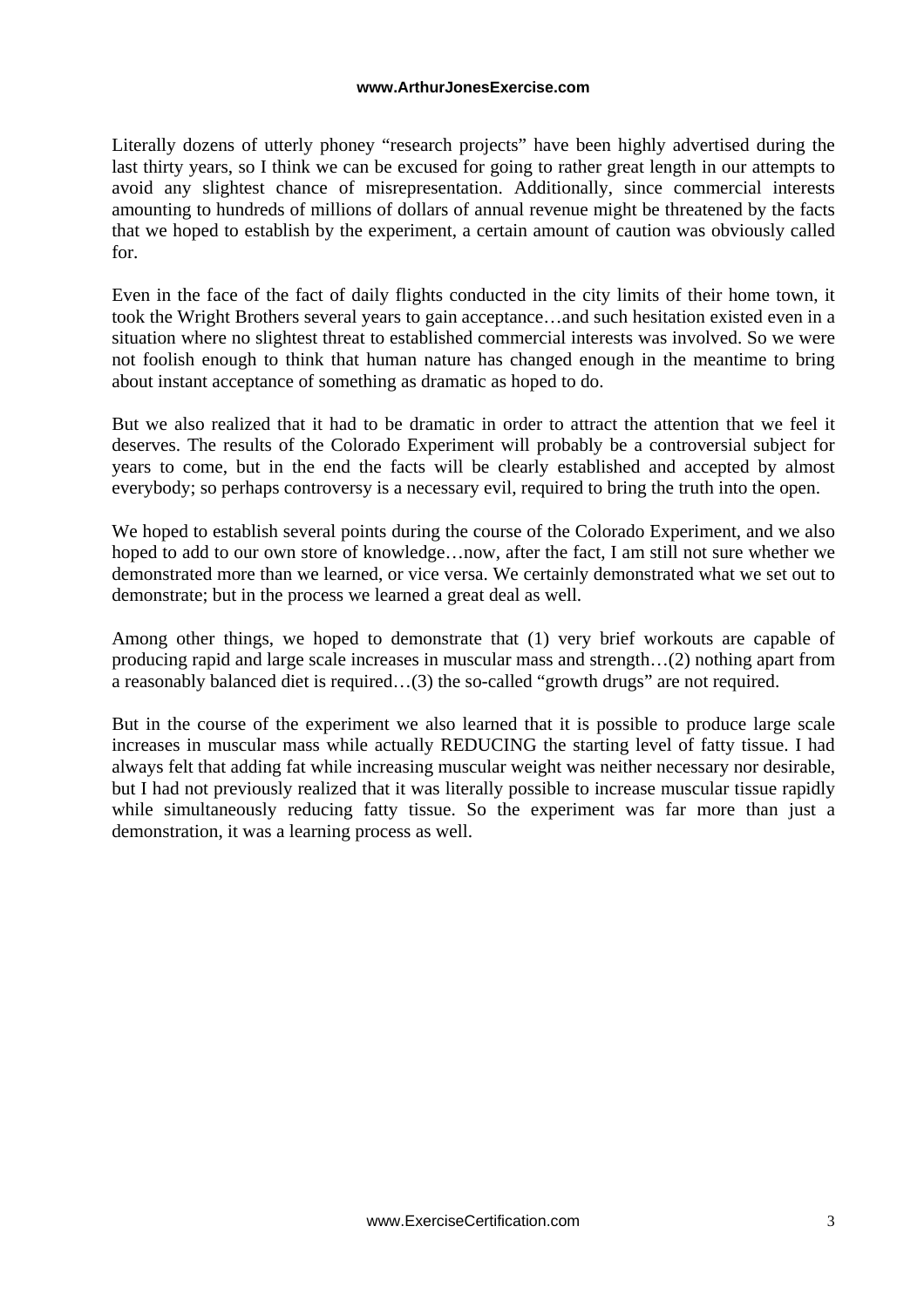

A rare photo of Arthur Jones prior to his participation in the Colorado Experiment.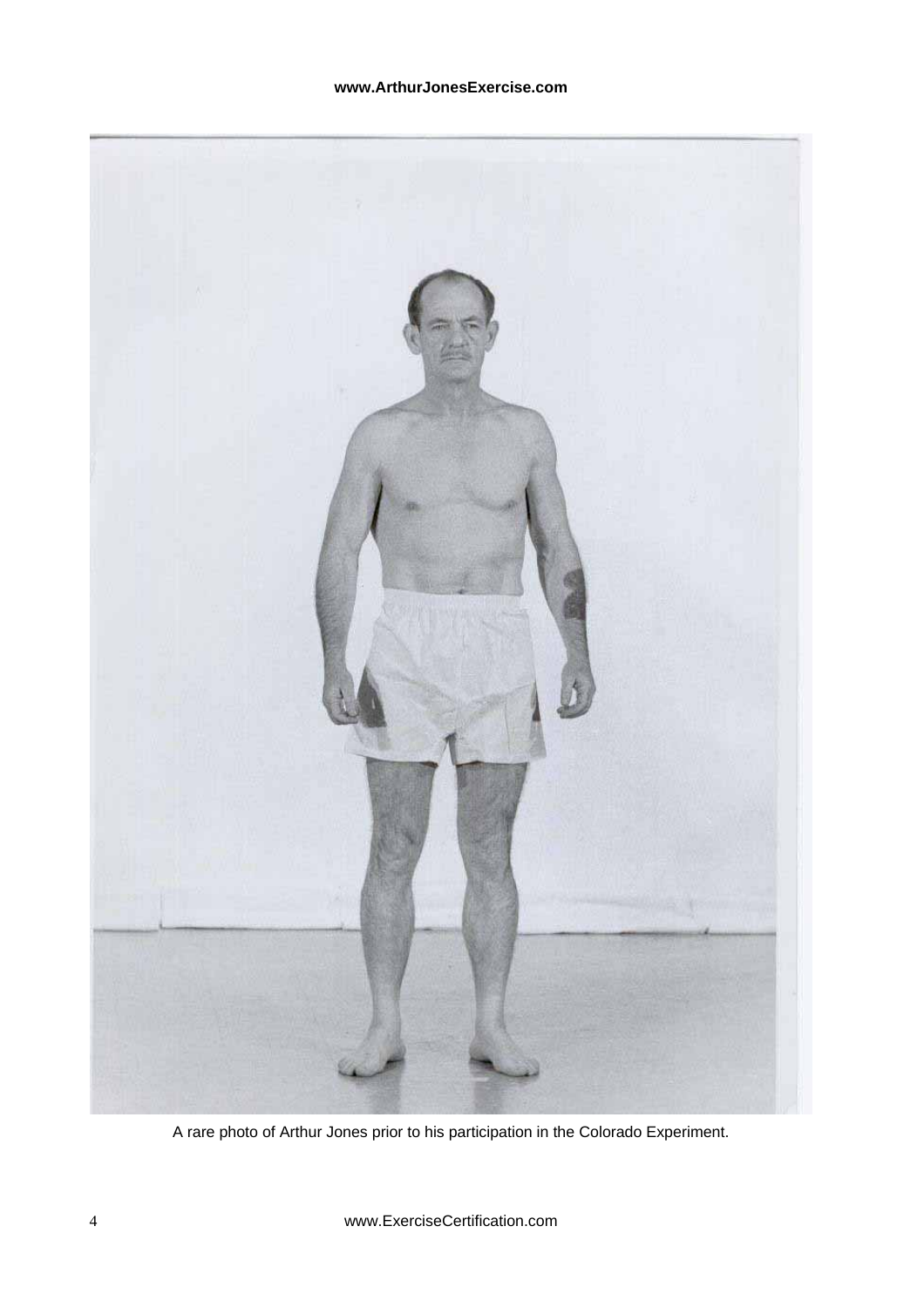## Part 2: Background of the Experiment

## **Dr. Elliot Plese**

Late in 1970 my attention was called to a supposedly new concept in exercise called Nautilus, and a few months later, in June 1971, I visited the Nautilus plant in Florida for the purpose of examining the equipment being manufactured there, and for the secondary purpose of discussing the involved training principles with Mr. Jones, the inventor of the Nautilus equipment.

If the equipment appeared to offer improvements by comparison to conventional exercise machines and barbells, it was my intention to conduct a research project in which such a comparison could be made under controlled conditions.

After observing the training in progress at the Nautilus facility, and after talking to Mr. Jones for a number of hours over a period of three days, and after questioning several other people who had been using the new equipment for various lengths of time, I reached the conclusion that this new theory of exercise and the equipment that was required for its practical application was indeed worthy of serious investigation. In particular, I was impressed by the speed of the workouts, and the overall brevity of the training. Even if the final results proved to be no better than these produced by other methods, I realized that the reduction in training time was an enormous improvement in itself.

At the time of my visit to Florida, Casey Viator was being trained by Mr. Jones for the 1971 Mr. America contest, and after seeing him, I had no doubt that he would win. Which he did. Casey was 19 years of age, and weighed 218 pounds at a height of less than 5 feet, 8 inches. The mass of his muscular structures was far more than anything I had expected, but I was even more impressed by his strength and functional ability. His flexibility exceeded a normal range of movement to a marked degree.

During his last training session prior to the contest, Casey performed only three exercises for his legs, and the entire portion of his training devoted to his legs was completed in less than four minutes. He performed only one set of each exercise and moved immediately from one exercise to the next. Upon testing his pulse rate at the end of the brief leg training session I found it to be approximately 170.

The entire workout was continued at the same fast pace, and repeated checks indicated that his pulse rate seldom if ever dropped below 140 and never climbed above 180. Having devoted a number of years to research projects that were primarily concerned with cardiovascular conditioning of athletes, I realized that Casey was in marvellous condition, and I also realized that the possibilities for applying such a method of training to athletes in almost any sport were apparently unlimited.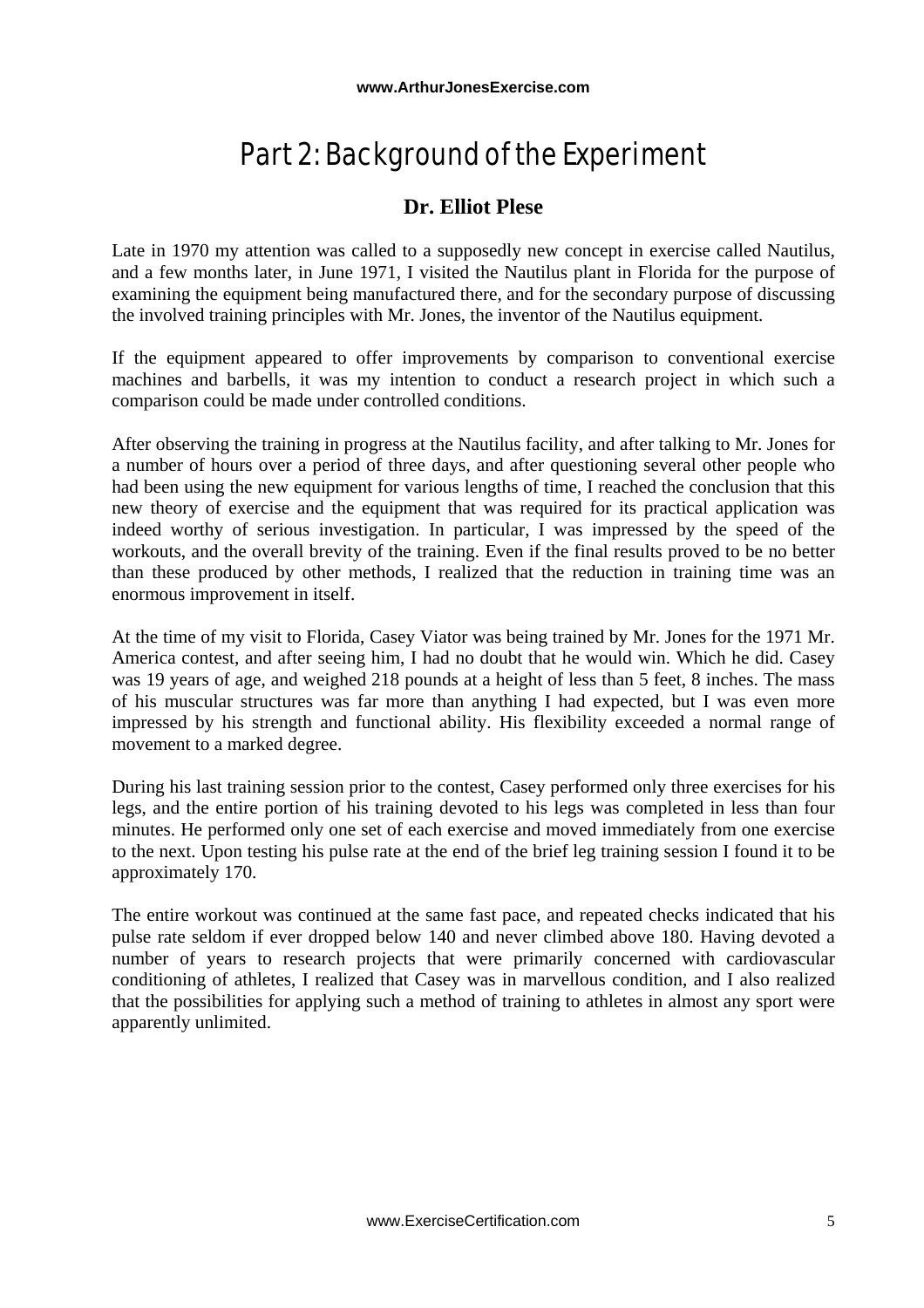I had previously been led to believe that exercise was necessarily divided into two distinct categories, exercises intended for cardiovascular conditioning, and exercises intended for the purpose of increasing strength. But it appeared these previous conclusions were in error, because the Nautilus training I observed in Florida seemed to be performing both functions, building strength and improving cardiovascular condition at the same time. While Casey was undoubtedly the strongest man I had ever seen, he was also in splendid condition. During the leg portion of his workout he started by performing more than 20 repetitions of the leg press with 750 pounds, stopping only when another repetition was impossible. He then moved immediately to the next exercise and performed 20 repetitions of the leg extension with 225 pounds. And this was immediately followed by the final exercise, 13 repetitions of the full squat with 503 pounds. Each exercise was terminated only upon reaching a point of failure, and no rest was taken between exercises. It was an impressive demonstration of body strength and condition, to say the least.

Two football players from Alabama, the Anderson brothers, Dennis and Walter, were spending the summer in Florida for the purpose of training under the supervision of Mr. Jones, and they trained in exactly the same manner that Casey did, using very heavy resistance and moving immediately from one exercise to the next.

A long talk with one these brothers, Dennis Anderson, brought forth the following information. A year earlier, a four week training program of Nautilus exercises increased his strength in the squat by exactly 50% from 6 repetitions with 280 pounds to 6 repetitions with 420 pounds. Similar strength increases were produced in all areas of movement, as a result of eleven brief workouts performed over a period of 28 days.

His brother Walter, produced equally good results from the same training program, and was also very enthusiastic about the new style of training. "Dennis and I trained with weights for four years," he told me, "but we gained more from four weeks of Nautilus training than we did from all of our barbell workouts put together. When we went back to school after a month down here, our coach couldn't believe the condition we were in. And we were faster, too."

Ellington Darden, a graduate student from Florida State University, was visiting the Nautilus facility at the same time, and he made an interesting comment, "The results are undeniable; but it would be interesting to know what percentage of the results are produced by the Nautilus machines, and what percentage are a result of pushing by Mr. Jones."

To which Mr. Jones replied, "You can't push with a rope. No amount of pushing will produce results by itself; the machines are tools, and like any tool they must be used properly if you expect to produce good results. All I do is make sure they use the machines properly; and if that takes pushing, and it sometimes does, then I push."

Everything I saw in Florida tended to confirm an impression that Nautilus training was perhaps the most significant development in the field of exercise, so I continued to communicate with Mr. Jones after my return to Colorado. Several months later, we agreed to conduct a 28 day test of high-intensity training under my supervision in the Colorado State University Exercise Physiology Laboratory, using Mr. Jones as the only subject. Initially, no thought was given to the use of Casey Viator as a second subject, since he was already very near the limit of his muscular potential.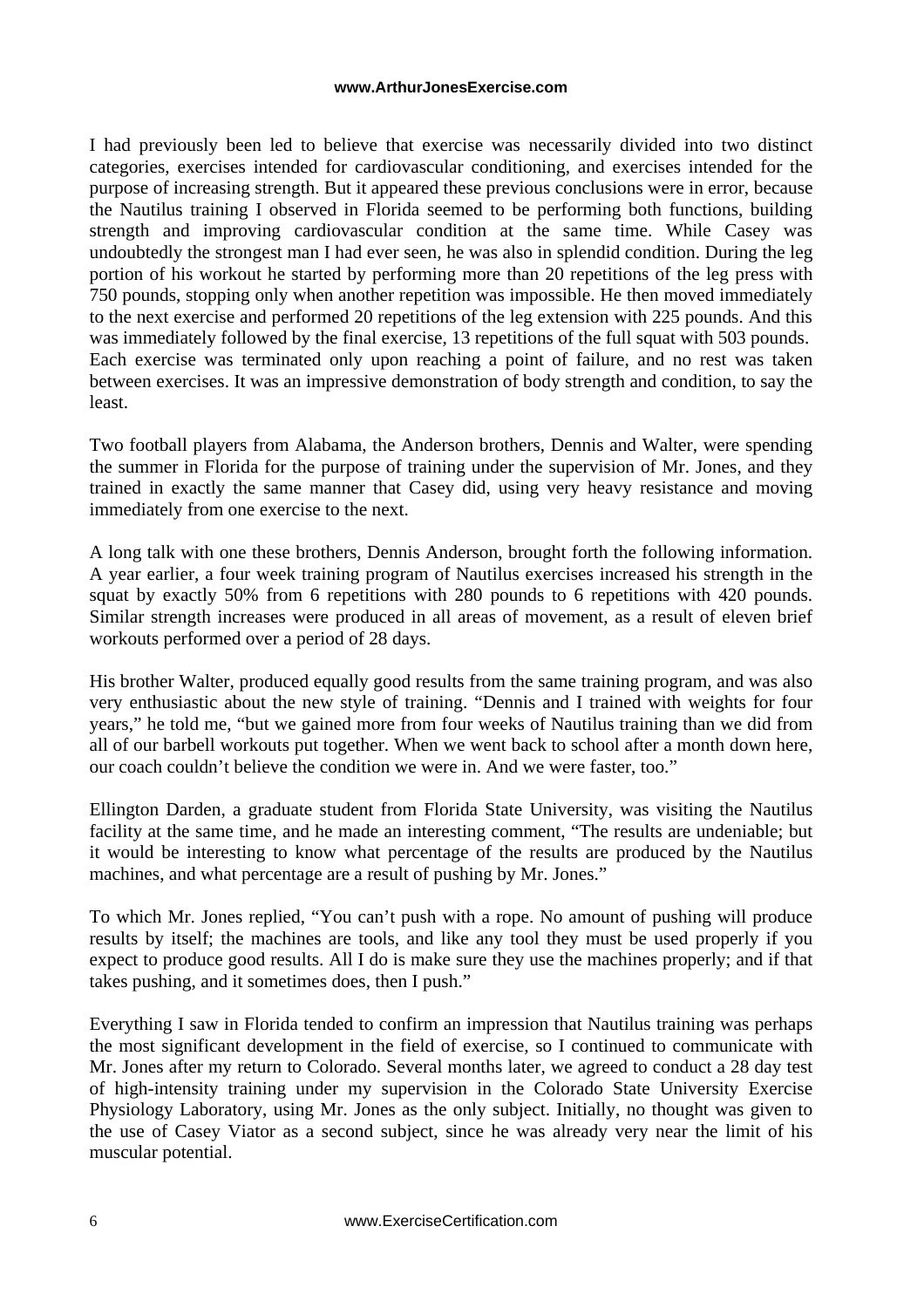Casey's involvement in the experiment came about by accident. In January of 1973, Casey lost part of one finger in an industrial accident, then nearly died when an injection produced an allergic reaction. The result being a loss in bodyweight and strength; on the day of the accident he weighed just over 200 pounds, but lost approximately 18 pounds before being released from the hospital.

Because of the nature of the injury, he was unable to resume training for a period of nearly four months, and during that time he lost an additional 17 pounds, reducing his bodyweight to approximately 167 pounds at the start pf the experiment on May  $1<sup>st</sup>$ , 1973. But in spite of the loss in bodyweight and several months out of training, Casey proved to be surprisingly strong. During an initial strength test conducted immediately prior to the first workout of the experiment, Casey's performances were recorded as follow…

Leg press……………………………32 repetitions with 400 pounds Standing Press………………………..8 repetitions with 160 pounds Supinated-grip chinning……………...7 repetitions with 50 pounds Parallel dipping……………………...12 repetitions with 50 pounds

A universal machine was used for both the pre-experiment strength tests and the later postexperiment tests, since we were interested in determining strength increases that would not be effected by skill. For the same reason, the above four exercises were selected as tests; since these movements are all basic exercises.

All strength tests were performed in strict style, and were carried to a point of muscular failure.

Bodyweight was determined by weighing nude on a calibrated scale. Muscular measurements were recorded with a paper tape crosschecked for accuracy with a steel tape. And percentage of bodyfat was measured by Dr. James E. Johnson, using the Whole Body Counter in the Department of Radiology and Radiation Biology. Resting pulse rate, breathing rate , and blood pressure were measured and recorded, and a number of tests were conducted with an eletromyograph.

Exactly similar tests were conducted with the second subject, Mr. Jones. With one rather surprising result; his bodyfat level was the lowest ever recorded in our laboratory during a number of years of conducting such tests, and we could find no record of a lower level in any of the literature. Yet Mr. Jones was not in an emaciated or weakened condition; on the contrary, he was in very good condition for a man of any age, and almost unbelievable condition for a man of his age.

The bodyfat levels of both subjects were very low at the start of the experiment; Casey Viator's starting level of bodyfat was 13.8% and Mr. Jones recorded a level of only 6.3%.

Sixteen Colorado State University athletes that were measured for direct comparison purposes recorded the following levels of bodyfat.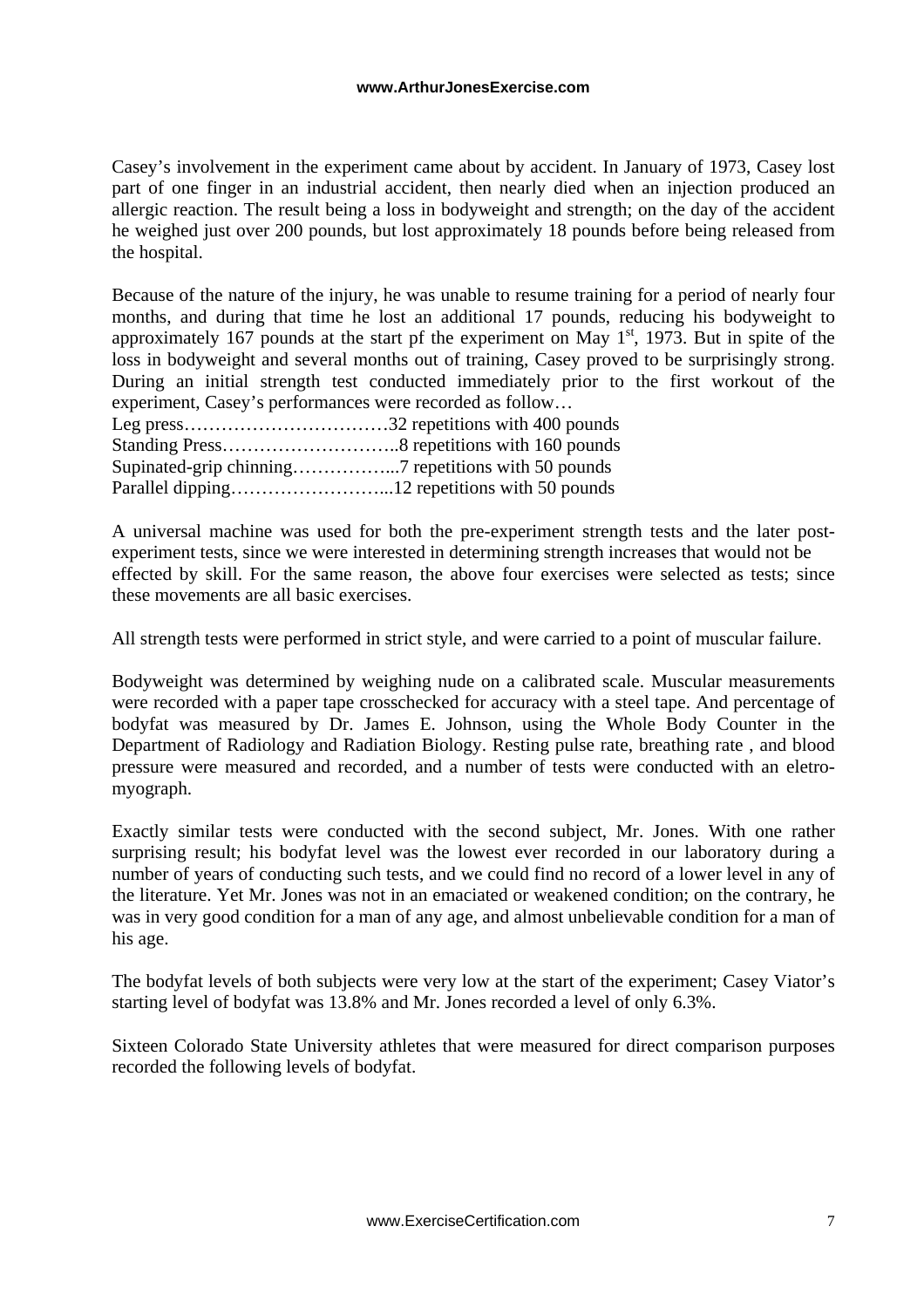Best, Allen - 19 years / 221.9 pounds / 29.7% bodyfat Beyhl, Randall – 20 / 256.5 / 38.1% Chearno, Rick – 21 / 234.3 / 20.7% Craig, Jim – 20 / 244.9 / 36.3% Gallas, Dan – 18 / 232.3 / 28.2% Jones, Kim – 21 / 229.7 / 16.0% Kirk, Tracy – 22 / 213.1 / 31.2 % Kuhn, Greg – 20 / 223.7 / 28.2 % Lang, Andy  $-22/248.2/34.5%$ Larson, Robert – 20 / 236.5 / 38.3% Newland, Ed – 21 / 288.0 / 39.8% Norman, Dave – 20 / 180.2 / 16.4% Price, William – 20 / 204.2 / 26.2% Simpson, Al – 21 / 267.1 / 35.7% Tracy, James – 20 / 217.7 / 31.2% Wallace, Tom – 20 / 229.7 / 19.7%

The average body fat level of these sixteen subject was 29.3 percent. Five other subjects from Florida, members of the party brought to Colorado by Mr. Jones, were also measured. With the following results.

Jones, Eliza – 29 / 118.14 / 27.8% Orlando, Nick – 32 / 186.34 / 16.9% Butkus, Dick – 30 / 257.27 / 35.2% Perry, Houston – 52 / 223.83 / 46.2% Perry, Katie – 40 / 145.31 / 42.7%

Dick Butkus, a professional football player for the Chicago Bears, came to Colorado to start a training program under the supervision of Mr. Jones; unfortunately, his schedule did not permit him to stay in Colorado long enough to establish a trend in his bodyfat level resulting from the training.

But an interesting point may haven been illustrated by another member of the party, Houston Perry. Mr. Perry had just lost approximately 30 pounds as a result of a well advertised diet, yet his level of bodyfat (46.2%) was higher than that of any of the other subjects. It appeared that his loss from the diet had consisted of a loss in lean body mass rather than bodyfat. This subject had been employed by Mr. Jones for less than a week, as a pilot, and had never performed any type of systematic exercise.

When compared to the other subjects, it is obvious that both Jones and Viator had very low starting levels of bodyfat; and I fully expected to see a marked increase in body fat content during the experiment; but in fact, quite the opposite occurred. While rapidly increasing in bodyweight, in muscular mass, and in strength, a steady loss in bodyfat was recorded for both subjects. To me, this was the most significant result of the experiment.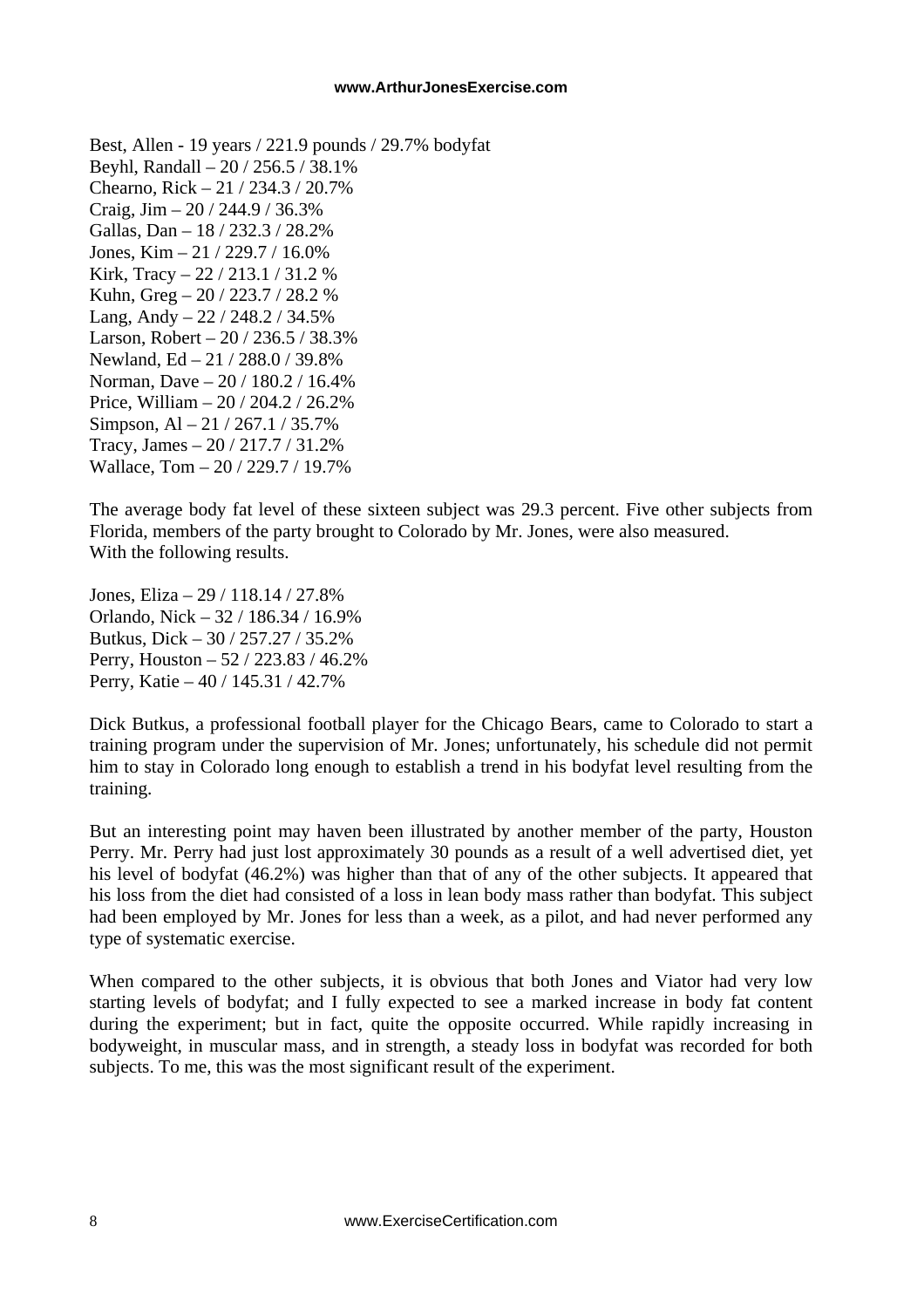## Part 3: Conduct of the Experiment

Insofar as I can determine, there is no known drug that will improve the performance, or increase the muscular mass, of a healthy individual. Furthermore, I would like to go record at this point by stating…"I do not believe that such drug will ever be discovered. I think that such a result from any chemical is impossible."

I am fully aware that some drugs can improve the condition of a weakened individual, in cases of sickness or accident…but I also believe that a state of normal health is possible only in the presence of a very delicate chemical balance that is regulated automatically by the system. If any chemical is added for the purpose of upsetting this balance, the result can only be counterproductive.

In effect, there is no such thing as a "super chemical balance"... if the chemical balance is normal, you are healthy…if not, you are sick…and it matters not whether the state of imbalance is produced by too much or too little of a practical chemical. This has been proven repeatedly in literally thousands of tests conducted with animal subjects, and no slightest evidence exists in support of an opposite result with either animal of human subjects.

Certain hormones will help add muscular mass to a steer, or a gelding…but they will NOT produce the same result with a bull or a stallion. When an animal has been castrated, removing the testicles produces an abnormal situation where normal growth is impossible, giving such an animal the hormone drugs merely tends to restore a normal situation, a situation that would have existed naturally if the animal had not been castrated.

In such cases you are merely removing something and then trying to replace it in another manner; first creating a subnormal condition and then trying to restore normal health.

Yet the widespread bias in favor of such so called "growth drugs" borders on hysteria. Even suggesting that the use of these drugs is anything less than necessary automatically labels you a fool in some circles. And there is certainly no doubt that a lot of people are being fooled on this subject; but you can NOT fool your endocrine system, and when you add an un-required chemical for the purpose of disturbing a normal balance, you are NOT improving the situation.

Pointing to recent strength records as proof of the value of such drugs actually proves nothing. The fact remains that the single strongest human recorded in history established his records ling before the drugs were ever used. Paul Anderson established records prior to 1958 that have never been approached and androgenic-anabolic drugs were apparently first used in athletic circles in 1960.

Bob Peoples established a deadlift record thirty years ago, lifting nearly 800 pounds at a bodyweight of approximately 180; today, a very few individuals have reached or passed that level of performance…but most of them weigh nearly twice as much as he did, and some of them weigh more than twice as much.

Men who establish such records are merely statistical standouts, literally genetic freaks; they are NOT the products of drugs, regardless of their opinions on the subject.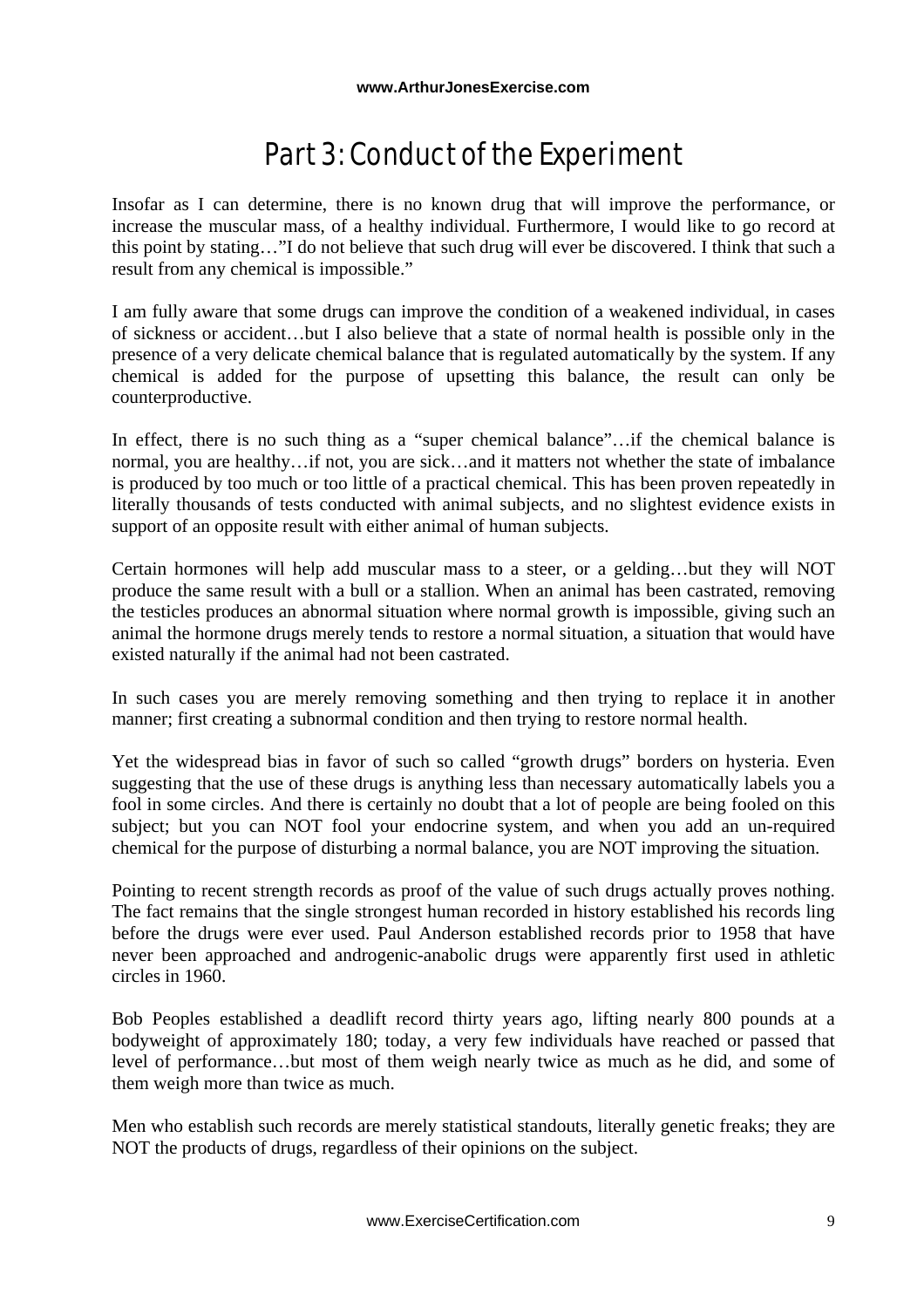Great strength is a result of two factors…(1) individual potential, which cannot be improved…and (2) hard training, which will increase the strength of almost anybody.

But a third factor exists as a prerequisite…NORMAL HEALTH, without which, reaching the limits of potential strength is simply impossible. So you can improve a sick individual in some cases, but you can NOT turn a normal individual into a superman by chemical means. Such a result is impossible, and ridiculous on the face of it.

In a later chapter I will cover the use of such drugs in sports in far greater detail; for the moment, it is enough to go on record that drugs are of no value to a healthy athlete. But I am clearly aware that my position on drugs will be considered proof of my ignorance by many people; and that some others will consider it proof of my hypocrisy. In plan English…some people will call me a fool, and others will call me a liar. Simply because, at the moment, thousands of people have been so brainwashed on the subject of drugs that they have literally become "true believers", looking upon themselves as the only ones in possession of the truth, and considering anybody who takes a different position either a fool or a fraud.

Equally strong superstitions exist on the "need" for high-protein food supplements, and the "requirement" for several hours of daily training; with exactly the same amount of actual proof that exists in support of drugs, NONE.

But again, these beliefs have taken such firm root that it is almost impossible to discuss the real facts with the believers; in many quarters, such beliefs have produced nothing short of a fanatical religion.

So we wanted to clearly demonstrate that rapid increases in both muscular mass and strength could be produced without the use of drugs, with nothing in the way of a special diet, and as a result of very brief training, and we wanted to so under circumstances that would make both the results and the conditions undeniable.

Certain factors are required for the production of increases in muscular mass and strength; these factors are (1) high-intensity exercise…and (2) normal health. Nothing else is needed, and nothing else was provided in the Colorado Experiment.

Thirteen Nautilus Machines were transported by truck from the factory in Florida to the Exercise Physiology Laboratory at Colorado State University. Seven of them were standard productionmodel machines, identical to thousands of other Nautilus machines. But six of the machines were prototypes…"first of a kind", experimental machines of a type that we have named OMNI MACHINES.

The Omni series of Nautilus Machines provide the user five options in the style of exercise that can be performed...(1) "normal", which involves both positive and negative work...(2) negative-only…(3) positive-only…(4) negative-accentuated…(5) "hyper", which involves maximum-possible positive work and even heavier negative work in the same repetition.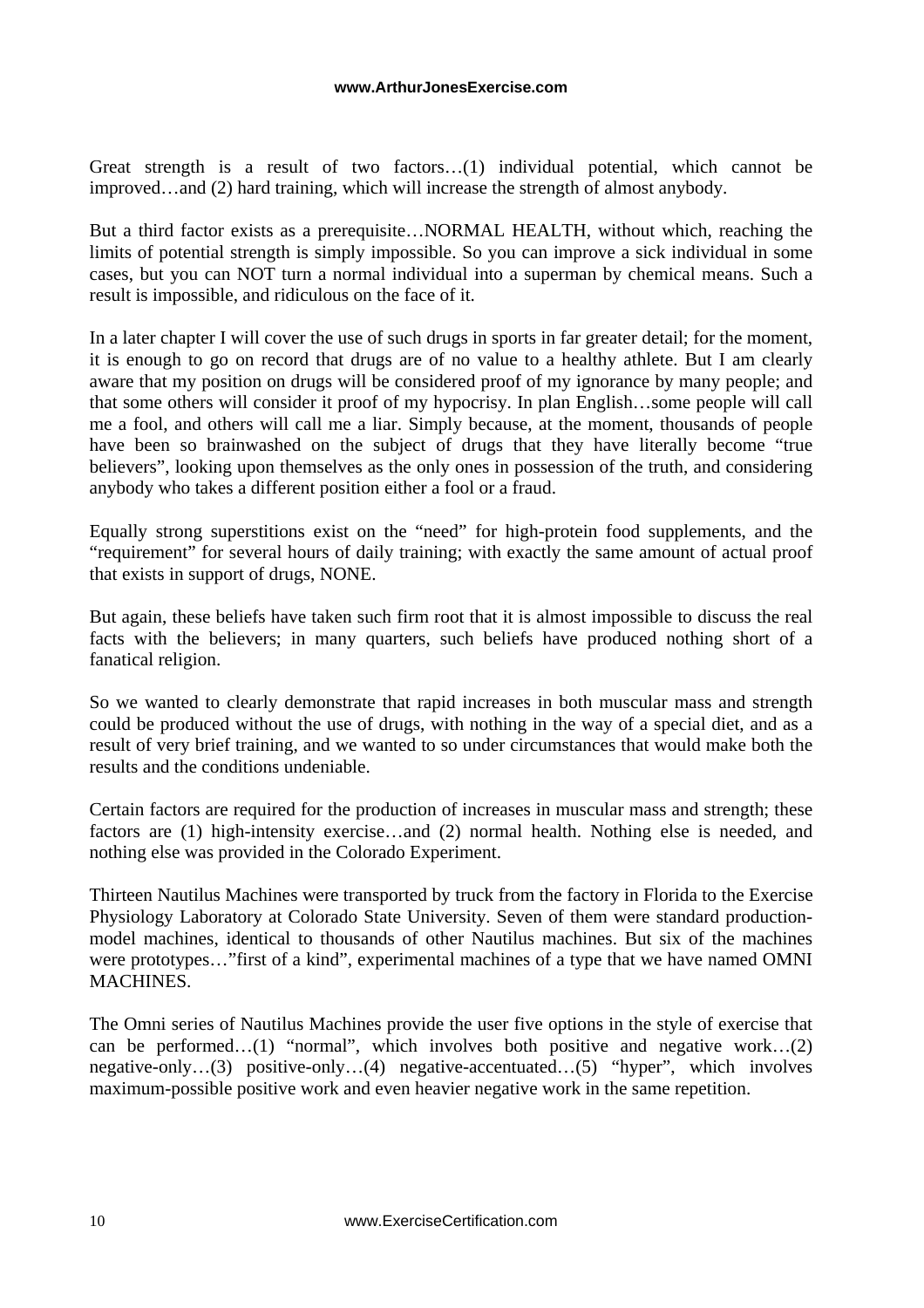The Omni Nautilus Machines were never mentioned in print prior to the Colorado Experiment, and never have been previously used outside our training facility in Florida. Dr. Elliot Plese was aware of their existence, but had never seen them, the only prior use having been the training of professional football players under strict supervision and with no publicity.

For a period of approximately a year before the Colorado Experiment we conducted research to clarify the relative merits of "negative" exercise as compared to "positive" exercise, and the Omni Machines were a result of this research, designed in such a manner that a user could restrict his exercise to any particular style desired.

POSITIVE EXERCISE, or positive work, is produced when you are lifting a weight. Physiologists also call this CONCENTRIC CONTRACTION, but I prefer the less confusing term.

NEGATIVE EXERCISE, or negative work, is involved when you are lowering a weight. This form of work is also called ECCENTRIC CONTRACTION, and again I prefer the other term; primarily because "concentric" and "eccentric" sound too much alike and are frequently confused.

Most forms of exercise involve both negative and positive work; if you curl a dumbbell, you are performing positive work while the weight is going "up"…and negative work while the weight is going "down".

If you do parallel dips, positive work is involved as your body is raised…and negative work as you lower your body.

Your muscles have distinct "strength levels"…your POSITIVE strength level is the weakest…your HOLDING strength level is considerably stronger…and your NEGATIVE strength level is the highest.

This simply means that you can "hold" more weight than you can "raise"…and that you can "lower" more weight than you can "hold". For example. You might find that you can curl 100 pounds in good form, and that anything heavier is impossible…however, if someone handed you 120 pounds, you could hold it motionless in any position of curl. You would not be able to raise it higher, but you could prevent it from dropping. That would clearly demonstrate that your "holding" strength level was higher than your "positive" strength level.

AND…if, instead of 120 pounds, you were handed 130 pounds, you might find that you could lower it under control. It would not jerk your arm straight; instead, you could delay and slow its descent…even though you could not stop the downwards movement. This would demonstrate that your "negative" strength level was higher than your "holding" strength level.

Such relative strength levels are encountered in many daily activities but are frequently overlooked; for example, it should be obvious that you can walk down a flight of steps with a far heavier weight than you can carry up the same steps.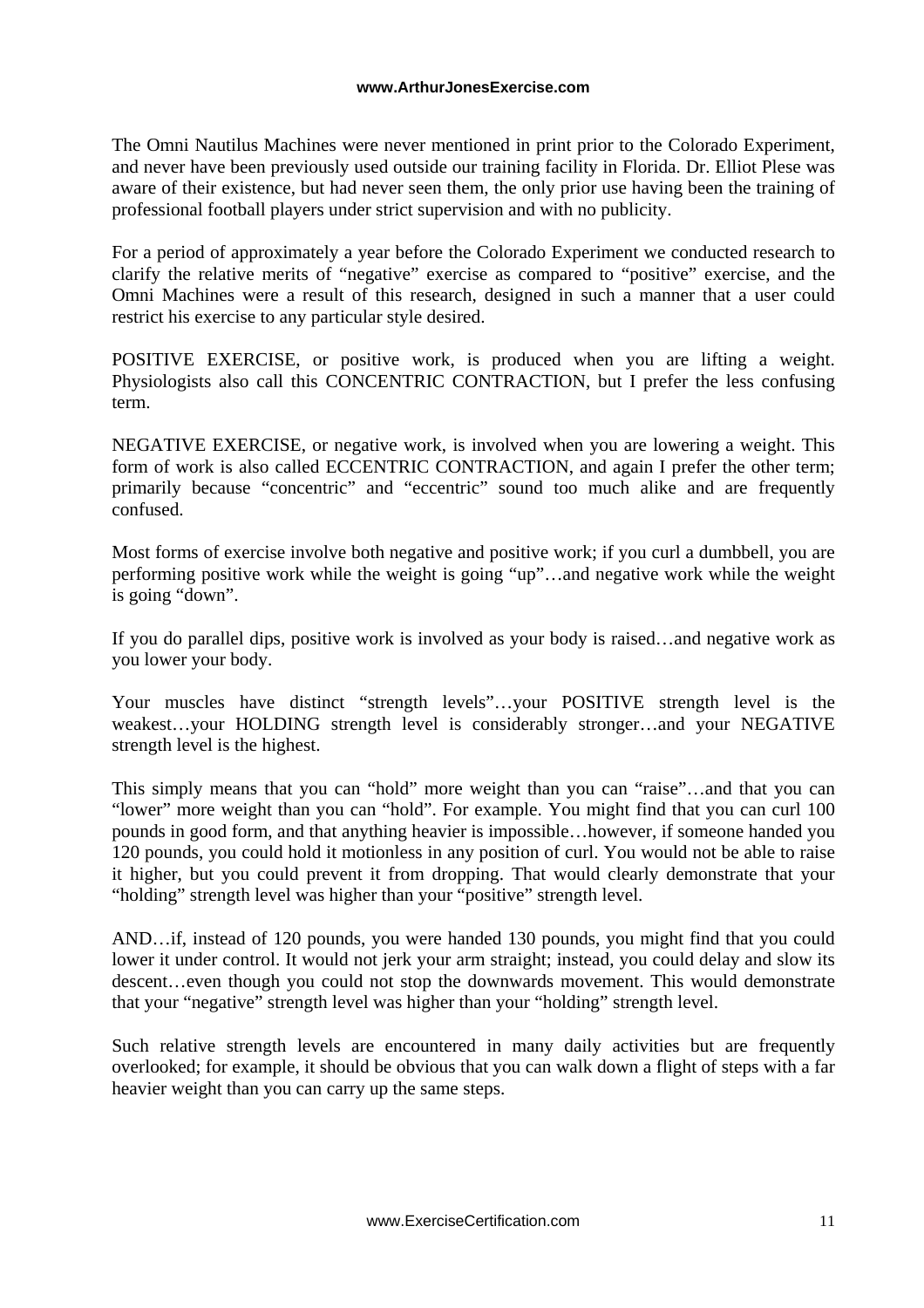Both positive and negative work is involved in almost all sports activities, and even in our daily lives; but since we will cover the differences in positive and negative work in great detail in later chapters, it is now only necessary to establish that there is a difference.

The great value of "negative-only" exercise was at least suspected many years ago, but performing such style of exercise was difficult; because no equipment existed for the purpose, and it was necessary to involve a number of assistants to lift the weight, rendering such exercise impractical at best.

In negative-only exercises with conventional equipment, the trainee "lowers" a weight that has been lifted by assistants; which makes unassisted training impossible. But even with help, such a style of training is difficult; because a strong man can handle more weight in a negative-only style than two assistants can lift. Many years ago, Bob Peoples, one of the strongest deadlifters on record, was forced to use a tractor to lift a weight so that he could then lower it in a negativeonly fashion; and he eventually became so strong that he was forced to help the tractor lift the weight.

Making use of assistants to lift weight, we tried negative-only exercises for a period of several months…with outstanding results. But eventually, several of our trainees became so strong that we were forced to design und build equipment that would lift the weight for them, since we were rapidly exhausting our source of possible helpers. The Omni Machines were designed to solve the "helper problem", and they did.

For a period of about two years immediately prior to the Colorado Experiment, several companies in the exercise equipment business had been making what we considered to be grossly overstated claims on behalf of so-called "Isokinetic" exercise, a form of exercise limited to positive work.

The nature of an isokinetic device is such that negative work is totally removed…in fact, with isokinetic exercise, negative work is not only removed but is literally IMPOSSIBLE.

Having thus produced exercise devices that removed negative-work potential, the makers of these machines apparently felt called upon to announce that negative work is somehow "bad", of no-value, dangerous, and counterproductive. From all appearances it would seen they were trying to convince the buying public that an actual shortcoming of their machines was somehow an advantage.

But the truth of the matter is that full-range exercise is utterly impossible without negative-work potential.

And it also happens that the intensity of work provided by negative work is far higher than it is in positive exercise.

So, by removing negative-work potential from their exercises, they were thus making full-range exercise impossible and lowering the intensity of exercise at the same time.

It should be clearly understood that we do NOT consider positive exercise "bad"…but we are clearly aware that negative exercise is better.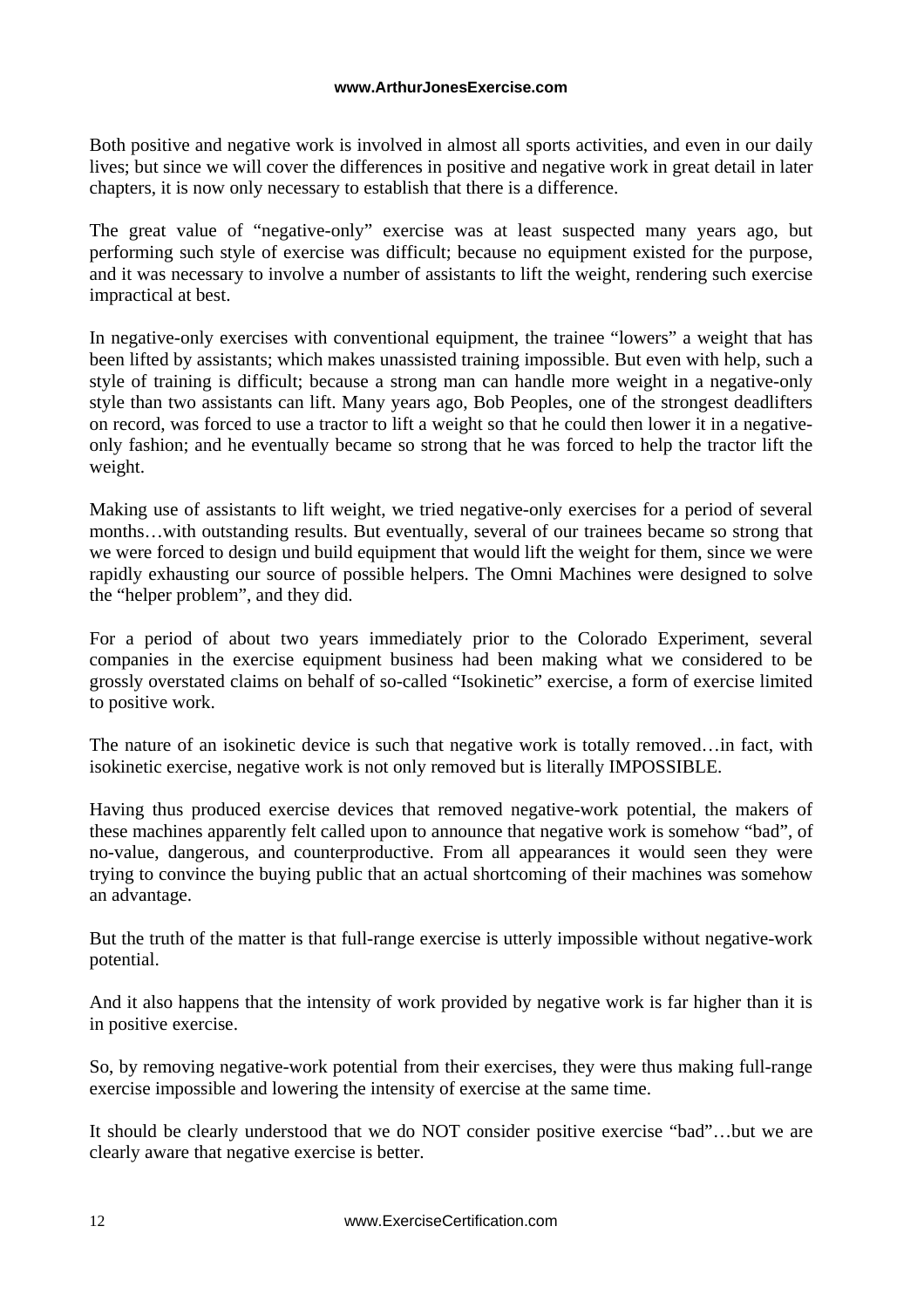When the negative-work potential is removed from an exercise, there is no force available for pulling the muscles into the essential "pre-stretched" position at the start of an exercise, and no "back pressure" available to provide exercise in the fully-contracted position at the end of the movement; thus there is no resistance at either end of an exercise, and without resistance there is no actual exercise.

We will return to a comparison of negative exercise to positive exercise in later chapters; at this point it is necessary only to establish the fact that we were aware of the relative merits of these two vastly different forms of exercise prior to the Colorado Experiment.

It was my original intention to use negative-only exercise entirely during the Colorado Experiment, to avoid any slightest use of positive exercises; but circumstances made this impossible, since we were scheduled to start the experiment on a particular date and a delay would have involved a postponement of a year or more, and because we did not have a wide enough variety of negative-only equipment for such a program.

But it should be understood that my original intention to use negative-only exercises was NOT based on any thought that such a program could produce the best possible degree of results; on the contrary, we wished only to demonstrate that negative-only exercises could produce very good results.

As it turned out, we were forced by circumstances to use several types of exercise…(1) negative-only…(2) negative-accentuated…and (3) normal. But we did NOT use positive-only exercises.

The positive part of exercise certainly has value…but it also imposes limitations. It is thus essential to recognize the potential value, but equally necessary to be aware of the unavoidable limitations imposed by positive exercise.

Positive work has a far greater effect upon the heart and lungs, so improving cardiovascular condition requires positive work; but negative work is an absolute essential for full-range exercise, and thus a requirement for improving flexibility…and negative work is also better for the purpose of increasing strength. So you need both positive and negative work.

Unfortunately, when both positive and negative work are involved in the same exercise, as they are in all "normal" exercises, you are limited by the requirements to use a weight that you can lift…which weight will not be enough for a proper negative exercise.

In order to perform positive work, you must be able to lift the weight; if you can't lift it, then no work is possible. But proper negative exercise requires a weight so heavy that you can NOT lift it. Obviously, then, your positive strength level limits your ability to perform negative exercises properly…when both forms of work occur in the same exercise.

If the weight is right for positive work, then it is too light for negative work. But if it is right for negative work, then it is impossibly heavy for positive work. So you can have one or the other, but not both…not at least, with a proper level of resistance.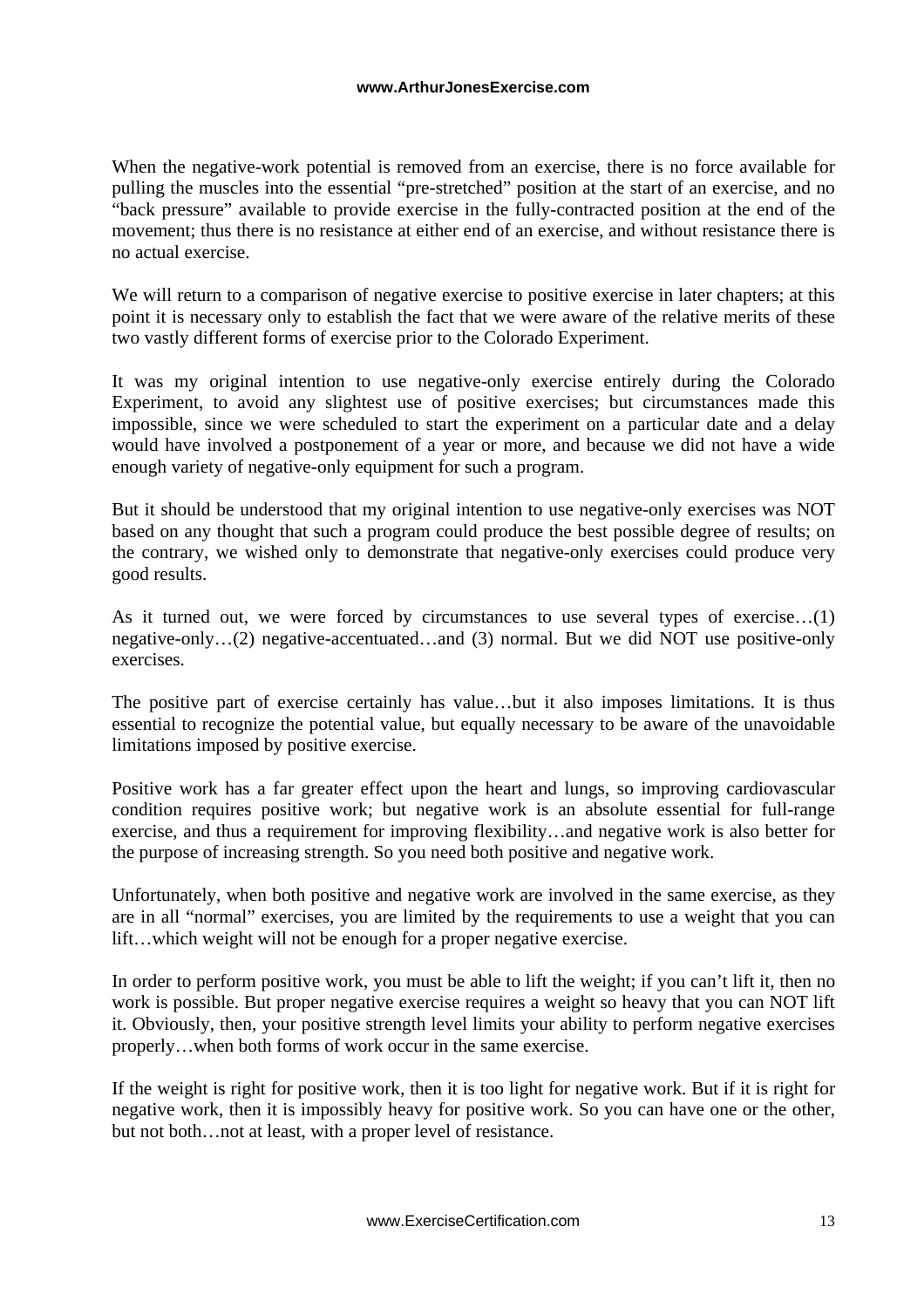Thus, when performing exercises in a normal manner, you are unavoidably limited to a level of resistance that is usable during the positive part of the work…which will not be, literally can NOT be, heavy enough for proper negative work. In order to avoid this limitation imposed by positive work, you must remove the positive part of an exercise entirely…when training with conventional equipment, at least.

But…when the positive part of an exercise is removed in order to provide a proper level of resistance for negative work, the result is a form of exercise that has very little effect upon the cardiovascular system. So negative exercise is better for strength building purposes…but worse for improving cardiovascular ability.

The Omni Nautilus Machines were designed in such a way that both limitations were removed; the Omni Machines provide the proper, high level of resistance for the negative work…but do not reduce the cardiovascular work from the exercise. Because, with the Omni Machines, you are still performing the positive part of the work…but doing it with muscular structures that are not involved in the negative part of the exercise.

In fact, the use of an Omni Nautilus Machine Increases the cardiovascular part of the work; because the level of resistance is raised in both the negative and positive parts of the exercise.

So the Omni Machines solved both problems, removed both limitations; providing us with the required high level of resistance for the negative part of the work, and at the same time increasing the cardiovascular effect of the exercise.

For example. In a normal exercise such as the bench-press, you perform both positive and negative work; positive work while lifting the weight and negative work while lowering it. Which style of exercise will have an effect upon your cardiovascular system, and will produce some degree of muscle growth stimulation.

Changing this to a negative-only style of exercises greatly improves the strength building part of the work, but reduces the effect on the cardiovascular system.

However, with the Omni Machines, you would raise the weight with your legs, and lower it with your arms. By taking advantage of the greater relative strength of the legs, you are thus able to use a weight that would be impossibly heavy for the arms, a weight that you could NOT lift with the arms; but you can lift it with the legs, and having done so, you can then lower it in a negative-only fashion with the arms. So you are still doing the positive part of the work, and since you are using more resistance than you can handle in a normal fashion you are thus doing even more positive work; while retaining the advantage of the negative-only style of training for the arms.

The fact that the legs are doing the positive part of the work while the arms are performing the negative part is of no slightest concern; since the heart and lungs neither "know" or "care" which muscles are performing the positive part of the work. Cardiovascular effects of exercise are produced to the amount and pace of work…so some muscles must be performing positive work for the cardiovascular results, but it doesn't matter which muscles.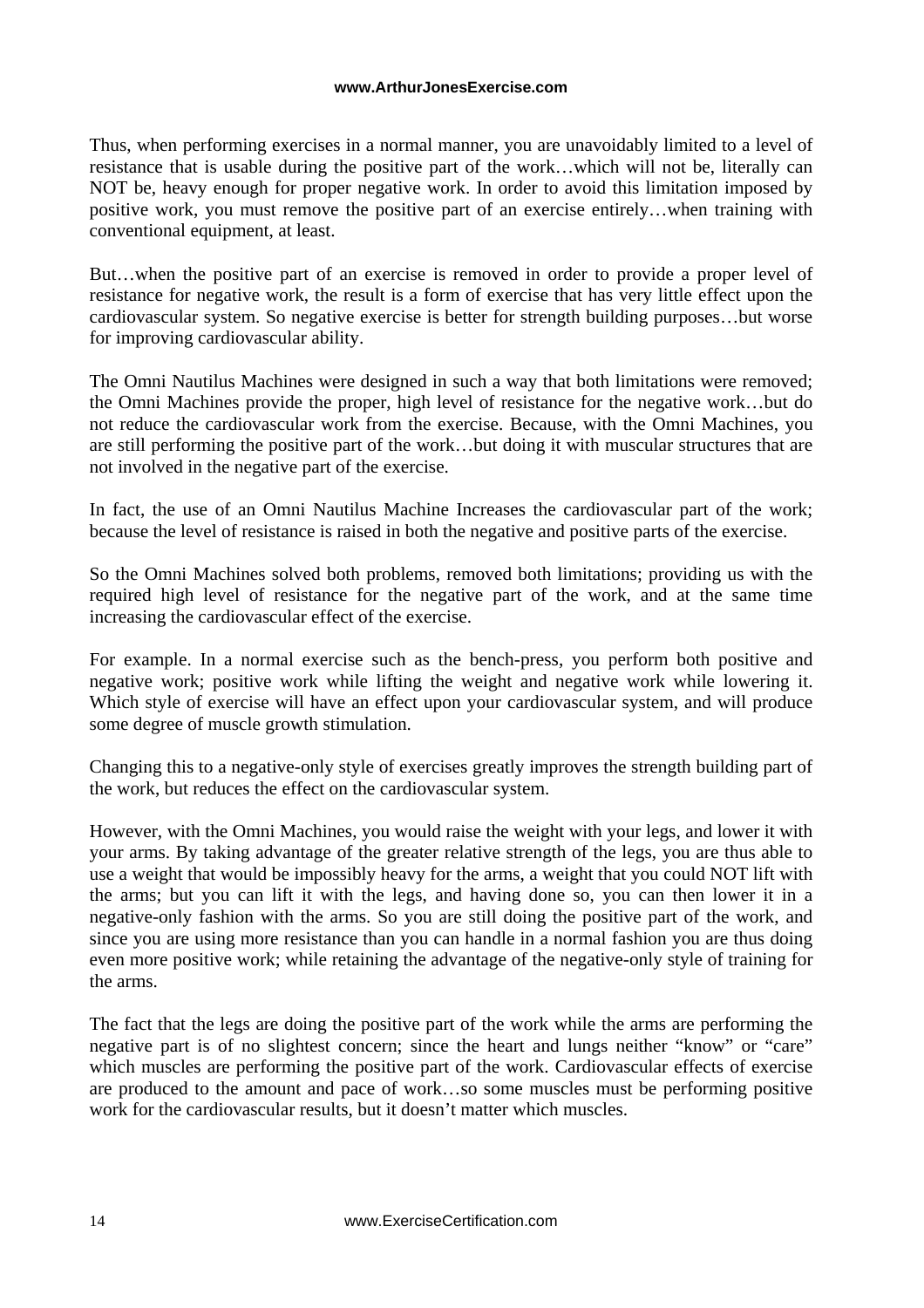Writing for a national magazine nearly a year before the Colorado Experiment, I pointed out the proven value of negative-only exercises for building strength…and I also mentioned the fact that such exercise was of little or no value for improving cardiovascular ability. Which was true at that time, since the available equipment made it necessary to totally remove positive work from the exercises in order to use a proper level of resistance for negative-only work. So, at that time, it was an "either/or" situation…you could have one or the other, but not both.

But the introduction of the Omni Machines changed the situation; it then became possible to increase the resistance to the high level required for negative-only exercise, while increasing the cardiovascular effect at the same time.

In the Colorado Experiment, we were primarily interested in producing rapid and massive increases in muscular mass, together with corresponding strength increases; in order to demonstrate that such a rapid rate of growth was possible…and, secondly, in order to demonstrate that such rapid growth could be produced as a result of very brief workouts.

Increases in cardiovascular ability can be supported on the basis of before and after tests, but increased muscular mass can be seen…provides a more dramatic, more obvious result, the type of result that is sometimes required to make a point.

With the use of "self-powered" machines that do not yet exist in practical form, it would be possible to provide the required high level of resistance for proper negative-only exercises while totally removing the positive part of the work; and if such machines had then existed, we would have used them in the Colorado Experiment...well aware in advance that doing so would have produced little or nothing in the way of cardiovascular benefits, but being willing to pay that price in order to demonstrate that positive work is not required for producing rapid increases in muscular mass and strength.

But since such "pure negative" machines did not exist, we were forced to use normal exercises, some negative-accentuated exercises, and some negative-only exercises performed on the Omni Machines…and a few pure-negative exercises that required the help of assistants to lift the weight.

The end result being that even the Colorado Experiment was not a clear demonstration of the superiority of negative-only exercise for strength building purposes, because other styles of exercises were also involved…and thus it remains impossible to say for sure just what percentage of the results was produced by a particular style of exercise.

Which I not meant to imply that no support for the superiority of negative-only exercise exists; it does, but it remains necessary to repeat and reconfirm our privately conducted experiments under laboratory conditions while being observed by impartial, or even hostile, witnesses. And such experiments must be limited to "pure-negative" exercises, with control groups of subjects using "pure positive" exercises for comparison.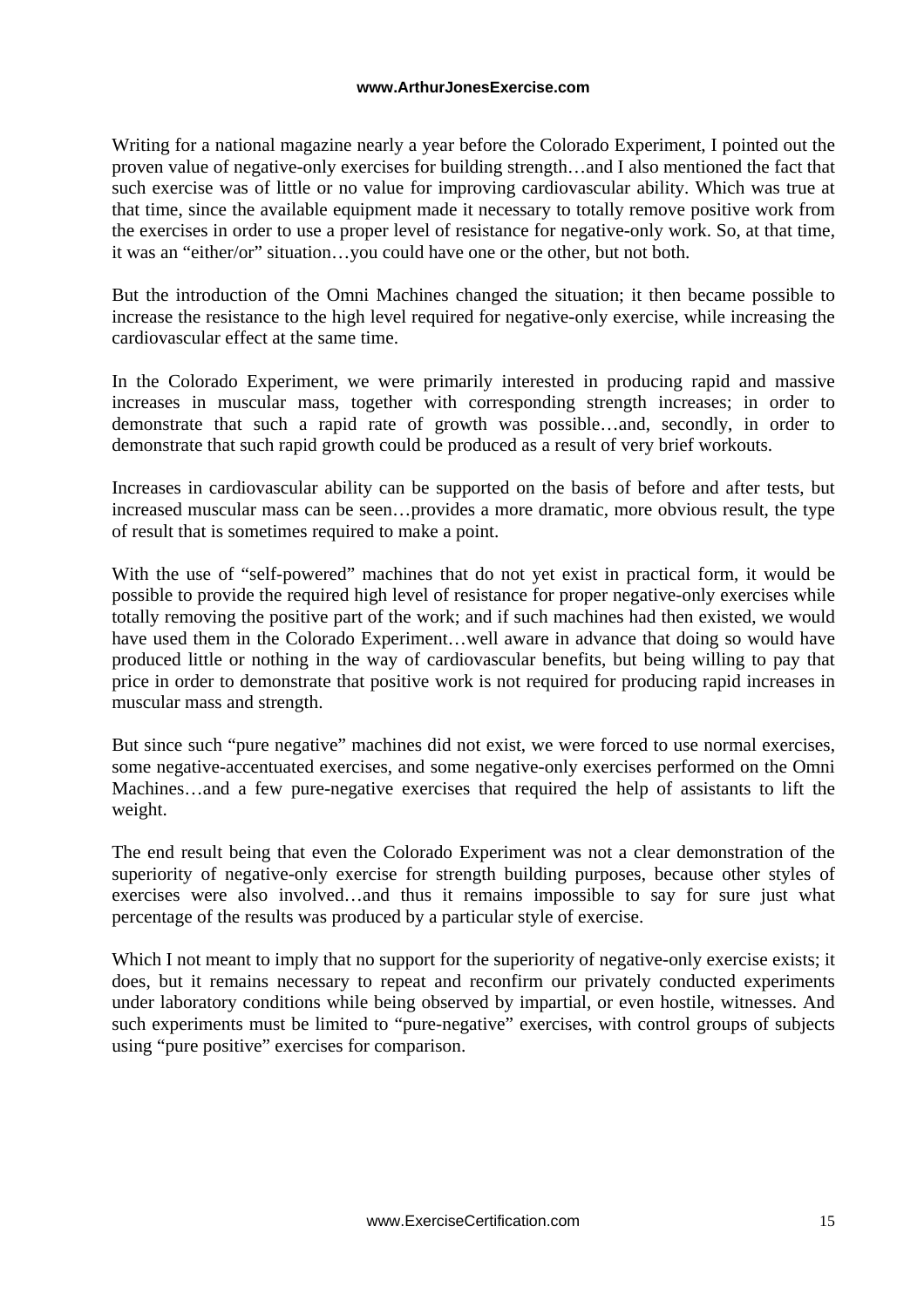Until and unless that has been done, and repeatedly…many people will remain in doubt on the subject of the relative merits of the two distinct forms of exercise. So it will be done, and done repeatedly…and in fact, it already has been done, but unfortunately such comparisons have not yet been given the publicity that they deserve. But in the meantime, already being clearly aware of the advantages of negative exercise, we can and do avail ourselves of these advantages while many other people are still trying to decide what to do.

The unfortunate part of the situation results from the fact that most people simply don't know the real facts, and when they are exposed to a barrage of advertising listing the so-called "advantages" of a positive-only form of exercise, they tend to become confused. In the end, the truth will be known…but in the meantime, millions of dollars will have been wasted on equipment of little or no real value, and thousands of trainees will have devoted years of training time to an almost worthless form of exercise. The facts are clear, and undeniable…but the stakes are high, so the facts will de denied in some quarters for years to come.

It would be easily possible for Nautilus Machines to be built with a so-called "isokinetic" form of resistance, thus providing positive-only exercise…and doing so would greatly reduce the cost of the machines, thus affording a much wider market and far greater profits. Be it clearly understood that there are no patents protecting such a form of resistance, it is freely usable for any purpose by anybody.

But incorporating such a form of resistance necessarily means REMOVING negative-work potential, which in turn means that a full-range exercise is then impossible. Because there is no force to provide pre-stretching at the start of an exercise, and no back-pressure to provide resistance at the end of an exercise.

And it also means a loss of the very high level of intensity that is encountered only in negative work, and with it a loss of a great part of the growth stimulation that is provided by highintensity work.

So Nautilus Machines will never be built with such a form of resistance…since doing so would greatly reduce their value.

The claims of the people who are now selling and promoting various types of positive-only exercise devices strongly remind me of a man who has designed a new type of automobile…without understanding the function of an automobile. Having removed the engine on the grounds that an engineless car would be cheaper, he might then point to the result as an "improvement."

In an almost exactly similar situation, the makers of positive-only devices have removed the most important factor required for growth stimulation, negative work…and are now pointing to the result as an improvement.

Perhaps these people simply don't understand the actual factors involved in exercise, or perhaps they don't care about the facts…take your pick. But in either case, it is a poor choice; on the one hand, their ignorance is showing...and on the other hand, they are engaged in outright fraud.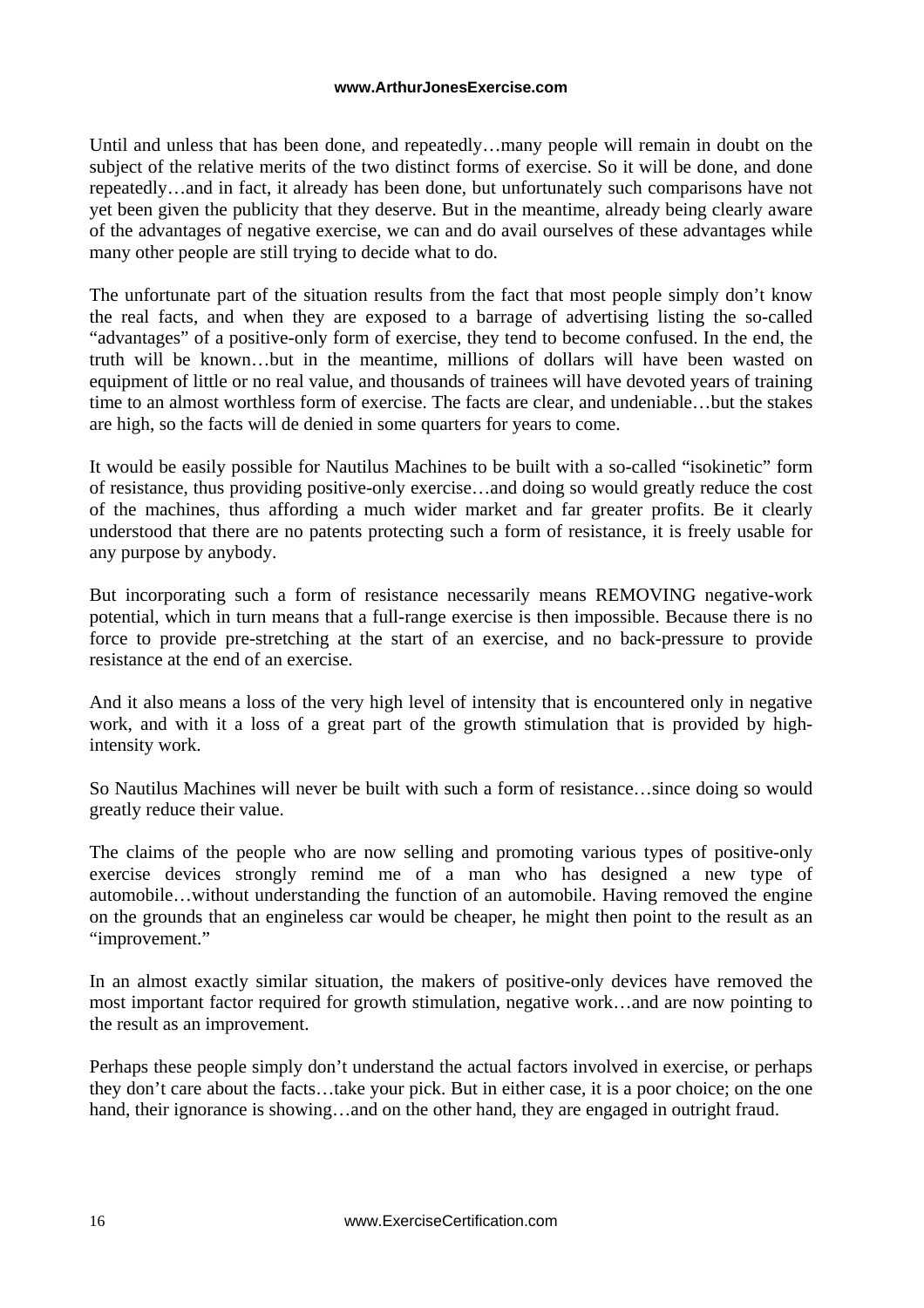Eventually. Ignorance will be corrected…or fraud will be stopped; but in the meantime the public suffers.

Unfortunately, neither ignorance nor fraud are new in the field of exercise; on the contrary, exercise has been so deeply mired in both ignorance and fraud that the actual value of exercise has been overlooked to a great degree. Many – perhaps MOST – people look upon the entire subject of exercise with great suspicion, and with good reason; because, to them, exercise means a fanatic strutting on a beach, or an obviously phoney advertisement for overweight women.

Almost nothing is perfect, and we certainly do not consider our present style of training perfect…so we will be more than glad to improve it in any way we can, if and when the necessary information is available to us. But perfect or not, the style of training that we are using now is by far the most productive type of exercise known. And any attempt to compare it to a positive-only form of exercise is utterly ridiculous, on the order of comparing an automobile to an ox-cart.

A strong statement…but, if anything, an understatement; since the two forms of exercise are literally worlds apart.

Nearly twenty years ago, using conventional training equipment, I eventually reached a muscular bodyweight of 205 pounds of less than 5 feet, 8 inches. Five years ago, I was able to reach a muscular bodyweight of 180 pounds after nearly five months of steady training…at which point, additional growth was obviously impossible, for myself as an individual at that age.

Yet, four years later, and four more years removed from an age when my muscular potential was highest...I was able to duplicate those strength increases as a result of only six weeks of negative-only training.

In effect, I produced the same results...but I did so when four years older, at a stage in my life when that four years meant a significant loss in individual potential...and I did so from a tiny fraction of the previously required training time, since my negative-only workouts were much briefer than my previous workouts.

Up to this point in time, every single subject that we have trained in this fashion has produced a similar increase in his previous rate of growth.

When you have been training an individual for years, and when he has already reached a point where his strength is far higher than the average, and when you suddenly switch him to a negative-only style of training…and he immediately starts growing much faster than he ever did before, and rapidly reaches a new high in strength; then that is a significant result. And we have done that repeatedly.

And even while such a result is no proof that our method is yet perfect, it certainly is proof that it is an improvement.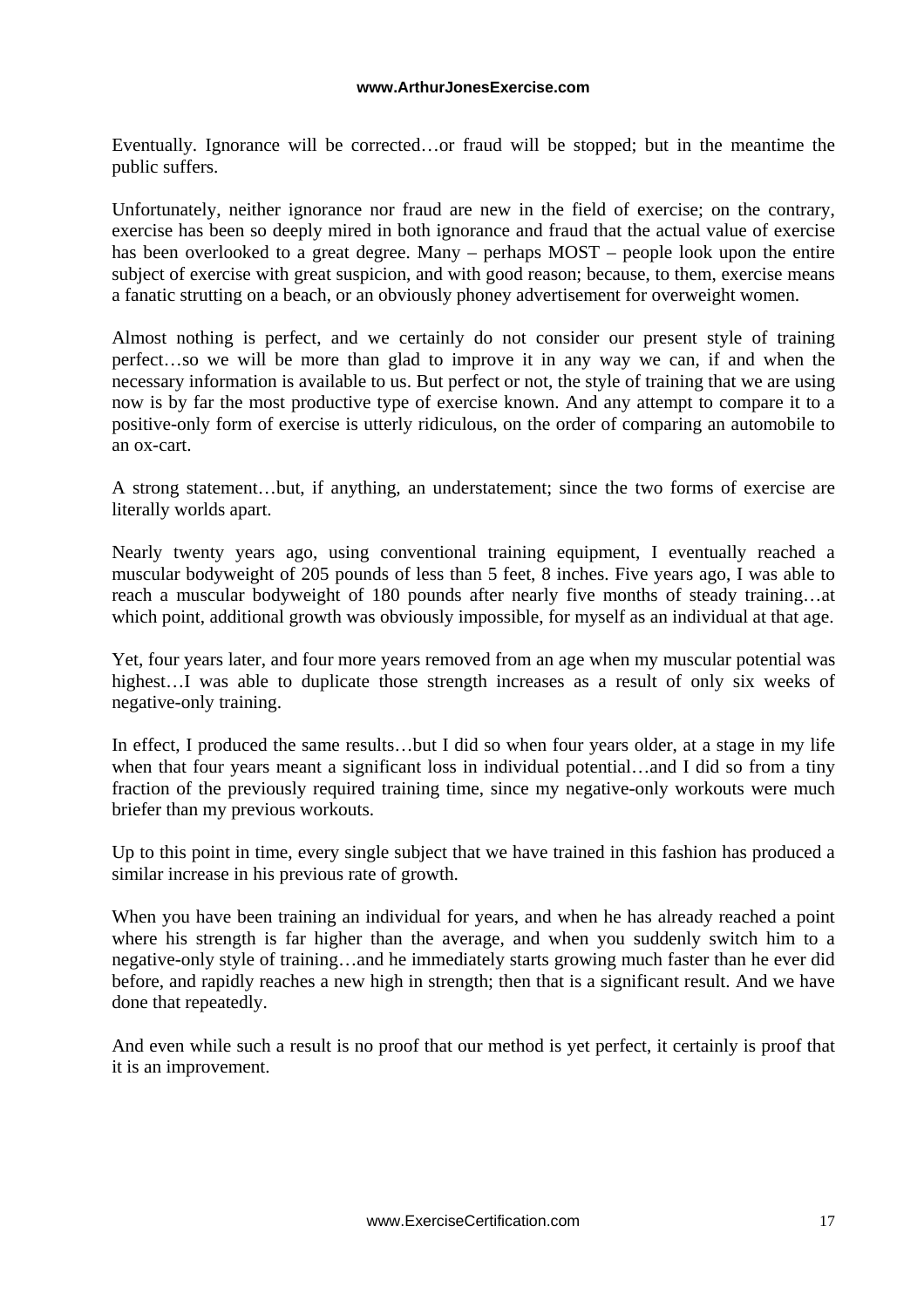So the Colorado Experiment was more in the way of a demonstration than an experiment…since we knew well in advance that we could do what we set out to do; but as it turned out, we did even more that we set out to do…while producing rapid increases in muscular mass, we also removed a large amount of bodyfat. Which was a result that surprised even us.

The Colorado Experiment was conducted entirely with Nautilus equipment, using as much negative work as it was possible to perform under the circumstances with the available equipment. The workouts were fast and brief, and in almost all workouts we performed one "set" of each exercise.

Each exercise was carried to the point of momentary muscular failure, and all exercises were performed in good form…stopping at both ends of the movement, and avoiding jerking.

We had overlooked only one factor of importance, the altitude. Coming from sea level immediately before the start of the experiment, we were not prepared for the 5,000 foot altitude of Fort Collins, and we were forced to reduce the pace of our workouts…which probably added at least two hours to our total training time during the 28 days.

But in spite of that handicap, Casey Viator still produced a muscle-mass increase in excess of 63 pounds, as a result of less than 8 hours of training…which is certainly significant.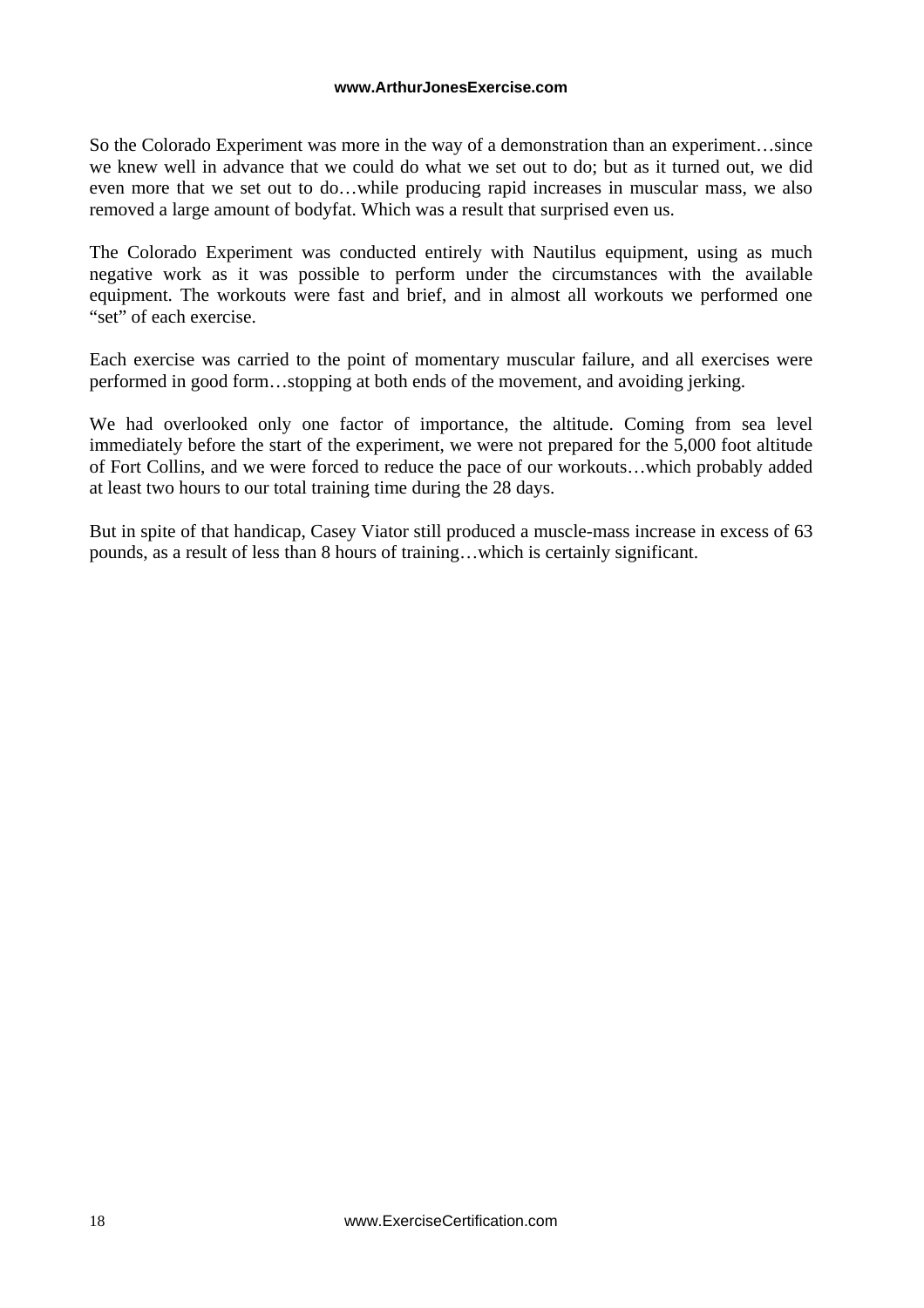## Part 4: Results of the Experiment

## **Dr. Elliot Plese**

On May  $1<sup>st</sup>$ , 1973, a strength test was conducted in the weight-room at Colorado State University. Two subjects were tested, Arthur Jones and Casey Viator. At the suggestion of Mr. Jones, a Universal machines was used for the tests; because, as he said, "If we use our own equipment for the strength tests, a question may then be raised on the subject of basic strength increases"

A secondary reason for using a Universal machine was the fact that similar exercises performed with a barbell require more skill, and since we were primarily interested in measuring basic strength it was desirable to reduce the factor of skill as much as possible.

Exactly 28 days later, on May  $29<sup>th</sup>$ , 1973, a second strength test was conducted with one of the subjects, Casey Viator; the other subject, Arthur Jones, was not tested at the end of the experiment, because he became sick on the night of May  $26<sup>th</sup>$  and was admitted to the hospital with intestinal flu. Which sickness prevented him from completing the experiment as planned. However, all of the workouts that were performed by Mr. Jones were observed and timed by myself and a number of other witnesses, and his rapid increases in strength was obvious from workout to workout.

Having started at a bodyweight of 144.1 on May  $1<sup>st</sup>$ , Mr. Jones was weighted immediately before his workout on May  $26^{th}$ ; in a period of 25 days his bodyweight had increased to 162.375. a net gain in bodyweight of 18.275 pounds. But his bodyfat level had been reduced in the meantime; a bodyfat measurement in the Whole Body Counter on May 23<sup>rd</sup> indicated a loss in bodyfat of 1.825 pounds, so it is reasonable to assume that his actual gain in lean body mass (muscular tissue) was approximately 20.1 pounds.

But even if we take the figures recorded on May  $23<sup>rd</sup>$ , the results are very impressive. During the first 22 days of the experiment Mr. Jones gained 13.62 pounds of bodyweight while reducing his bodyfat level by 1.82 pounds, a net gain in lean body mass of 15.44 pounds.

It was the original intention of Mr. Jones to train his entire body, performing one set of an exercise for each major muscle group; but upon arriving in Colorado for the start of the experiment, he was obviously suffering from a deep chest cold. The effects of the cold, in combination with the altitude and his age, made it apparent that he would not be able to train as much as he had planned. I suggested that the experiment be postponed for a month, but that would have been impractical because of other obligations. As a result, Mr. Jones restricted his workouts almost entirely to exercises for the upper body, the arms, the shoulders, the chest, and the back. A few light exercises were performed for the legs, but only enough to maintain muscle tone in that area of the body.

Which makes his gains in muscle mass even more remarkable, since it is well established that rapid weight gains are best produced by heavy exercise for the legs and lower back, a type of exercise that was not involved in his workouts.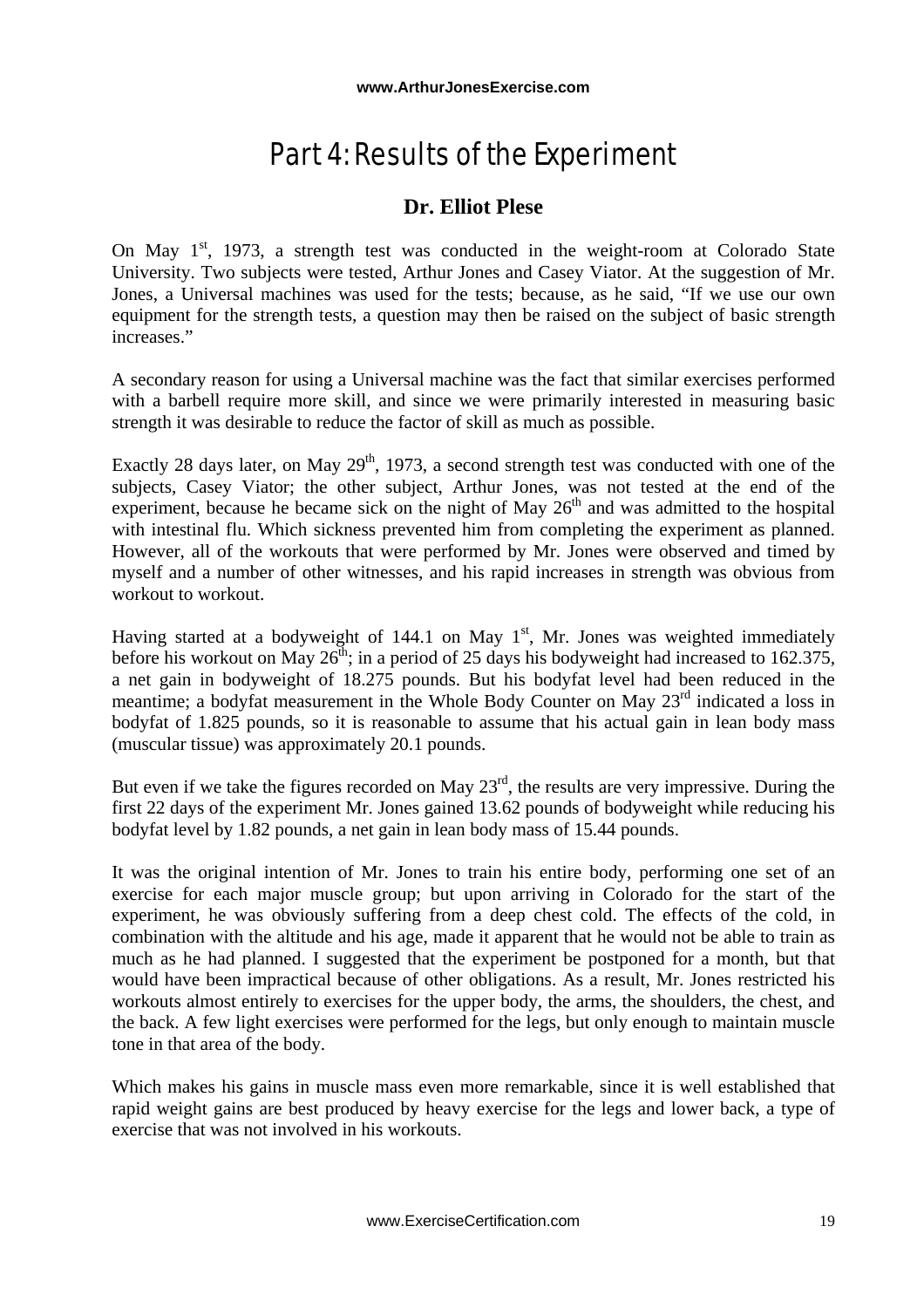

Casey Viator's before and after photos during the Colorado Experiment.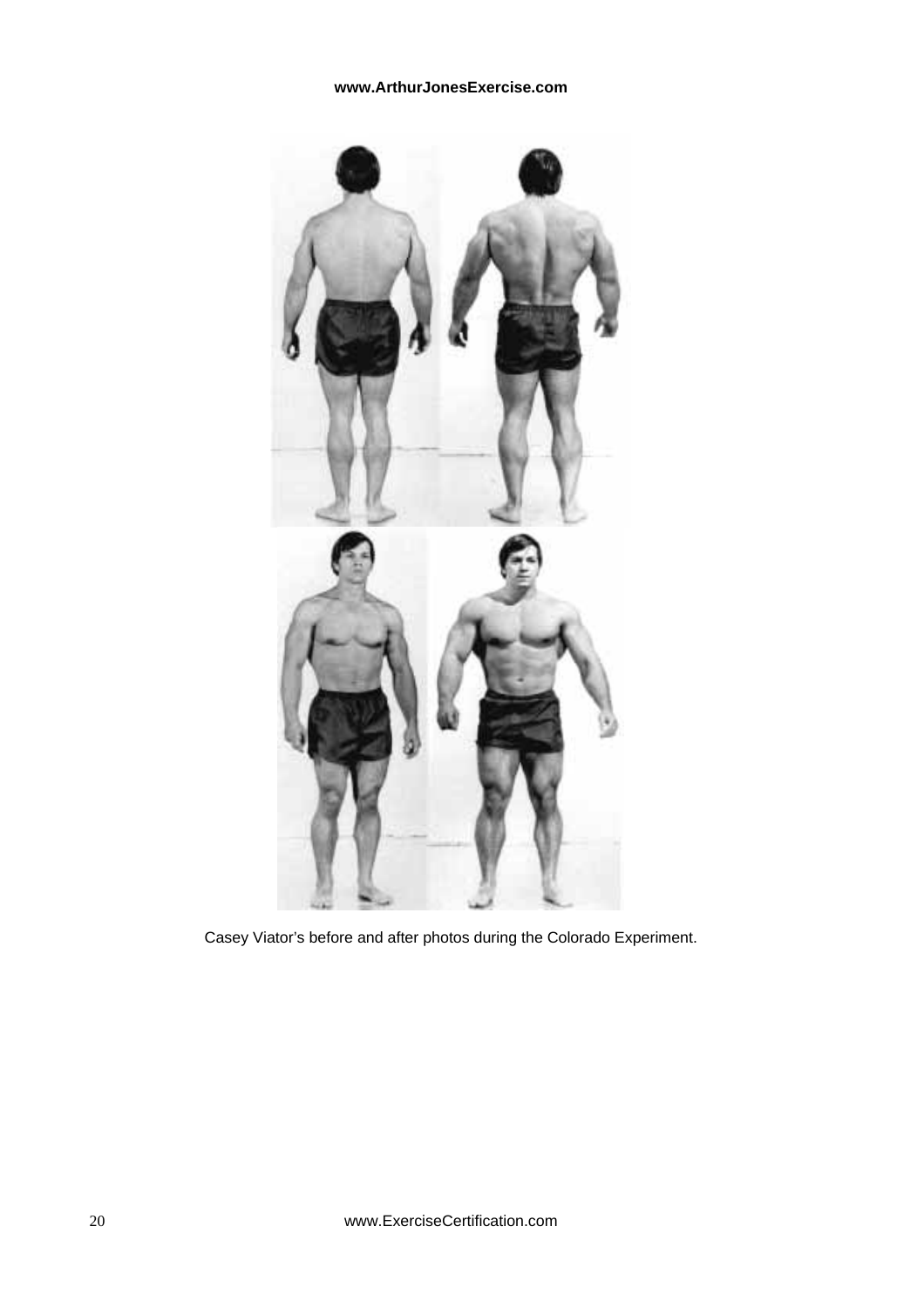The localized nature of his muscle-mass increases was very obvious, with little or no change in the size of his legs but large scale increases in the muscle mass of his torso and arms. His arms increased by one and five-eights inches (1 5/8 inches).

In the lack of a post-experiment strength test, an accurate determination of his strength increases was impossible; but a reasonably accurate estimate can be based on the changes that occurred in the amount of resistance used in his workouts, since all exercises were continued to a point of momentary failure. For example, during the  $1<sup>st</sup>$  workout on May  $1<sup>st</sup>$ , he performed 7 repetitions on a Torso/Arm machine with 225 pounds; then 15 days later, during the 9<sup>th</sup> workout on May  $16<sup>th</sup>$ , he performed the same number of repetitions (7) with 300 pounds, indicating a strength increase in that area of movement of exactly 33 1/3 percent. Very similar strength increases were obvious in all areas of movement that were exercises heavily.

Having seen him at the start of the experiment, I seriously doubted that he could produce much in the way of improvement in such a short period of time; but I was wrong, he gained steadily but rapidly, and was actually gaining faster near the end of the experiment. While the other subject's rate of gaining decreased near the end of the experiment, Mr. Jones showed a faster rate of gains during the final two weeks of his training. Which may have been due to the fact that his chest cold limited his gains during the first two weeks.

The following chart will clearly indicate the actual gains and the rate of gaining of both subjects.

### SUBJECT, Casey Viator

| <b>DATE</b> | <b>BODYWEIGHT</b> | <b>GAIN</b>  | <b>DAILY AVERAGE</b> |
|-------------|-------------------|--------------|----------------------|
| 5/1/73      | 166.87            | <b>Start</b> | <b>Start</b>         |
| 5/15/73     | 195.8             | 28.93        | 2.06 pounds per day  |
| 5/18/73     | 199.72            | 3.92         | 1.30 pounds per day  |
| 5/23/73     | 205.81            | 6.09         | 1.21 pounds per day  |
| 5/29/73     | 212.15            | 6.34         | 1.05 pounds per day  |

### SUBJECT, Arthur Jones

| <b>DATE</b> | <b>BODYWEIGHT</b> | <b>GAIN</b>  | <b>DAILY AVERAGE</b> |
|-------------|-------------------|--------------|----------------------|
| 5/1/73      | 144.21            | <b>Start</b> | <b>Start</b>         |
| 5/8/73      | 148.28            | 4.07         | 0.58 pounds per day  |
| 5/18/73     | 153.23            | 4.95         | 0.70 pounds per day  |
| 5/23/73     | 157.83            | 4.60         | 0.56 pounds per day  |
| 5/26/73     | 162.37            | 4.54         | 1.51 pounds per day  |

It should be noted, however, that the final bodyweight figure recorded for Mr. Jones is somewhat misleading; all of other weights were recorded early in the morning, with an empty stomach, but the final bodyweight listed for Mr. Jones was recorded several hours after a normal weighing time, immediately before his final workout. Previous comparisons had indicated a difference of approximately 2 pounds in this subject's bodyweight during that span of time; he was approximately 2 pounds heavier just before a workout, by comparison to his bodyweight recorded early in the morning of the same day.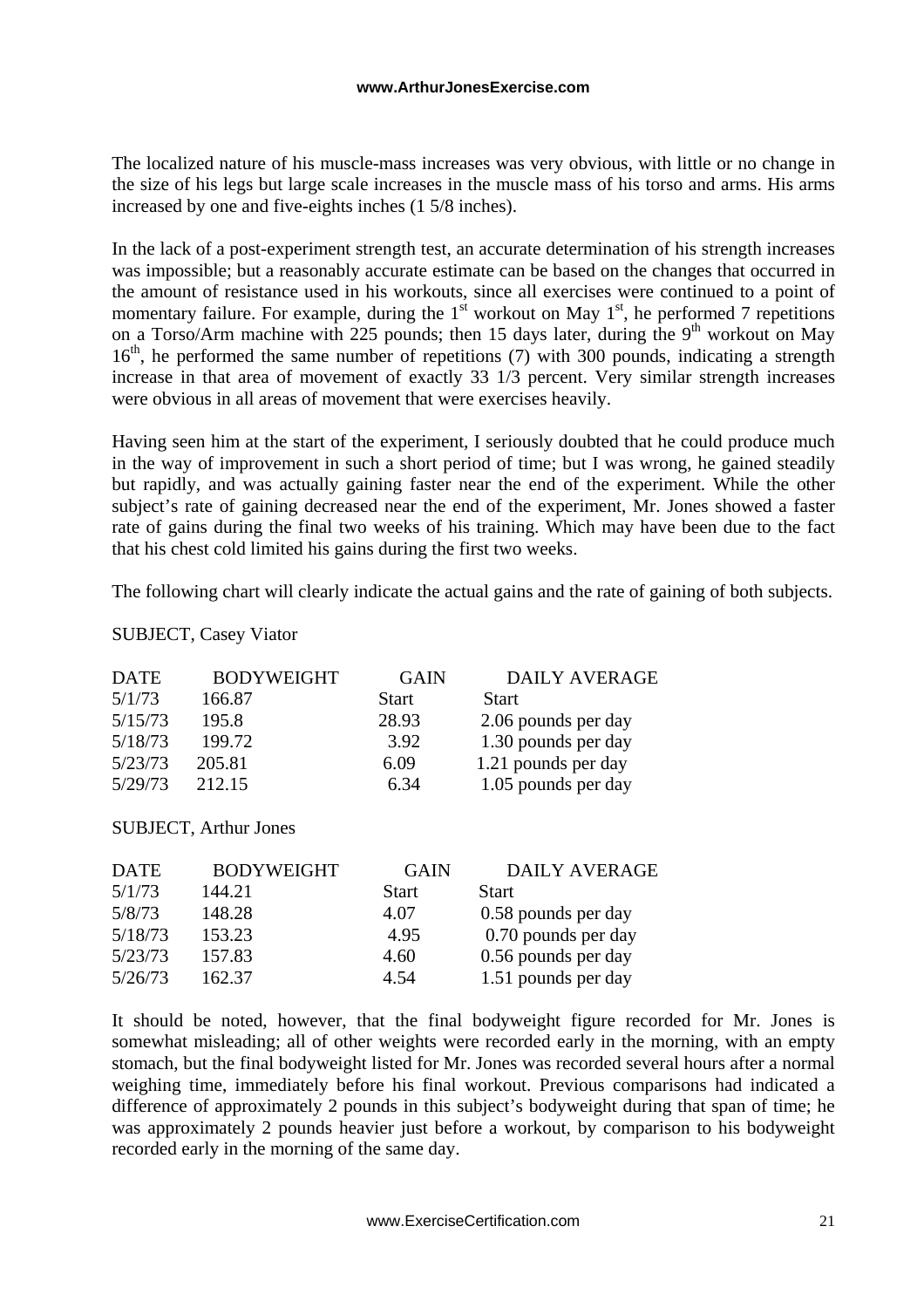So it would be reasonable to deduct two pounds from his final bodyweight, and if we do so, then the resulting gain would be only 2.54 pounds instead of 4.54 pounds. And the rate of gaining would be 0.84 pounds per day instead of the listed 1.51 pounds.

But in either case it is obvious that his gains were steady throughout the period of training, and equally obvious that his actual rate of gaining was increasing near the end of the experiment.

During the first two weeks of the experiment, Casey Viator gained 28.93 pounds, an average of 2.06 pounds per day. During the final two weeks he gained 16.35 pounds, an average of 1.16 pounds per day. So his rate of gaining declined by approximately 43% during the final two weeks; which was only to be expected. But even during the final six days of the experiment he was still gaining in excess of a pound a day.

Neither subject produced sudden spurts of growth that might have indicated dehydration prior to the start of the experiment; on the contrary, the actual gains and the rate of gains displayed by both subjects remained remarkably steady throughout the experiment.

But remarkable as they were, the bodyweight gains do not indicate the actual results; because both subjects reduced their starting level of bodyfat during the experiment, indicating that they were rapidly adding bodyweight while reducing bodyfat at the same time, a result that I previously considered impossible.

While increasing his bodyweight by 45.28 pounds, Viator reduced his starting level of bodyfat by 17.93 pounds, indicating an actual increase in lean body mass (muscular tissue) of 63.21 pounds.

The results produced by Mr. Jones have been listed above, and when due consideration is given to the great difference in age in these two subjects, I think the final results are equally remarkable.

For his part, Mr. Jones expressed dissatisfaction with his own results; saying that he fully expected to increase his bodyweight by at least 30 pounds. And he promised to repeat the experiment at a later date under better conditions, at an altitude of sea level and without the starting handicap of a chest cold. He also expressed the belief that his starting bodyweight was too low; he feels that he would have gained better from a starting bodyweight of approximately 155 pounds.

Casey's strength increases were fully on a par with his increases in muscle mass, as the following chart will show.

| <b>STRENGTH TEST</b>        | MAX 1 <sup>st</sup> | MAY 29 <sup>th</sup> | <b>INCREASE</b> |
|-----------------------------|---------------------|----------------------|-----------------|
| Leg Press                   | 400/32              | 840/45               | $+440 = 110% +$ |
| Chinning                    | 217/7               | 287/11               | $+70 = 32\% +$  |
| <b>Standing Press</b>       | 160/8               | 200/11               | $+40 = 25%$     |
| <b>Parallel Bar Dipping</b> | 217/12              | 312/16               | $+95 = 43\% +$  |